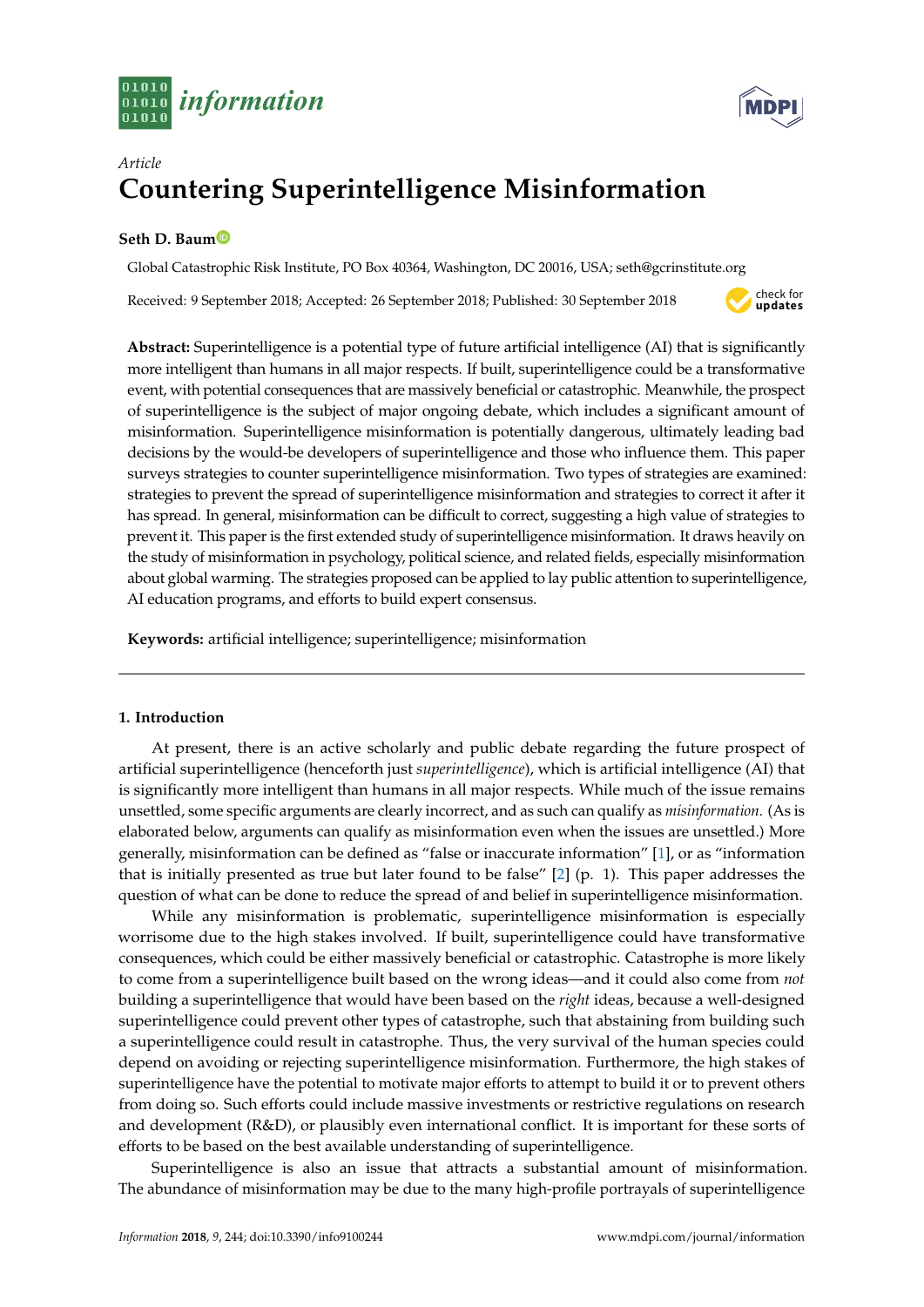in science fiction, the tendency for popular media to circulate casual comments about superintelligence made by various celebrities, and the relatively low profile of more careful scholarly analyses. Whatever the cause, experts and others often find themselves responding to some common misunderstandings [\[3–](#page-14-2)[9\]](#page-14-3).

There is also potential for superintelligence *disinformation*: misinformation with the intent to deceive. There is a decades-long history of private industry and anti-regulation ideologues promulgating falsehoods about socio-technological issues in order to avoid government regulations. This practice was pioneered by the tobacco industry in the 1950s and has since been adopted by other industries including fossil fuels and industrial chemicals [\[10](#page-14-4)[,11\]](#page-14-5). AI is increasingly important for corporate profits and thus could be a new area of anti-regulatory disinformation [\[12\]](#page-14-6). The history of corporate disinformation and the massive amounts of profit potentially at stake suggest that superintelligence disinformation campaigns could be funded at a large scale and could be a major factor in the overall issue. Superintelligence disinformation could potentially come from other sources as well, such as governments or even concerned citizens seeking to steer superintelligence debates and practices in particular directions.

Finally, there is the subtler matter of the information that has not yet been established as misinformation, but is nonetheless incorrect. This misinformation is the subject of ongoing scholarly debates. Active superintelligence debates consider whether superintelligence will or will not be built, whether it will or will not be dangerous, and a number of other conflicting possibilities. Clearly, some of these positions are false and thus can qualify as misinformation. For example, claims that superintelligence will be built and that it will not be built cannot both be correct. However, it is not presently known which positions are false, and there is often no expert consensus on which positions are likely to be false. While the concept of misinformation is typically associated with information that is more obviously false, it nonetheless applies to these subtler cases, which can indeed be "information that is initially presented as true but later found to be false". Likewise, countering misinformation presents a similar challenge regardless of whether the misinformation is spread before or after expert consensus is reached (though, as discussed below, expert consensus can be an important factor).

In practical terms, the question then is what to do about it. There have been a number of attempts to reply to superintelligence misinformation in order to set the record straight [\[3](#page-14-2)[–9\]](#page-14-3). However, to the best of the present author's knowledge, aside from a brief discussion in [\[12\]](#page-14-6), there have been no efforts to examine the most effective ways of countering superintelligence misinformation. Given the potential importance of the matter, a more careful examination is warranted. That is the purpose of this paper. The paper's discussion is relevant to public debates about superintelligence, to AI education programs (e.g., in university computer science departments), and to efforts to build expert consensus about superintelligence.

In the absence of dedicated literature on superintelligence misinformation, this paper draws heavily on the more extensive research literature studying misinformation about other topics, especially global warming (e.g.,  $[10,13,14]$  $[10,13,14]$  $[10,13,14]$ ), as well as the general literature on misinformation in psychology, cognitive science, political science, sociology, and related fields (for reviews, see [\[2](#page-14-1)[,15\]](#page-14-9)). This paper synthesizes insights from these literatures and applies them to the particular circumstances of superintelligence. The paper is part of a broader effort to develop the social science of superintelligence by leveraging insights from other issues [\[12,](#page-14-6)[16\]](#page-14-10).

The paper is organized as follows. Section [2](#page-2-0) presents some examples of superintelligence misinformation, in order to further motivate the overall discussion. Section [3](#page-3-0) surveys the major actors and audiences (i.e., the senders and receivers) of superintelligence misinformation, in order to provide some strategic guidance. Section [4](#page-4-0) presents several approaches for preventing the spread of superintelligence misinformation. Section [5](#page-8-0) presents approaches for countering superintelligence misinformation that has already spread. Section [6](#page-13-0) concludes.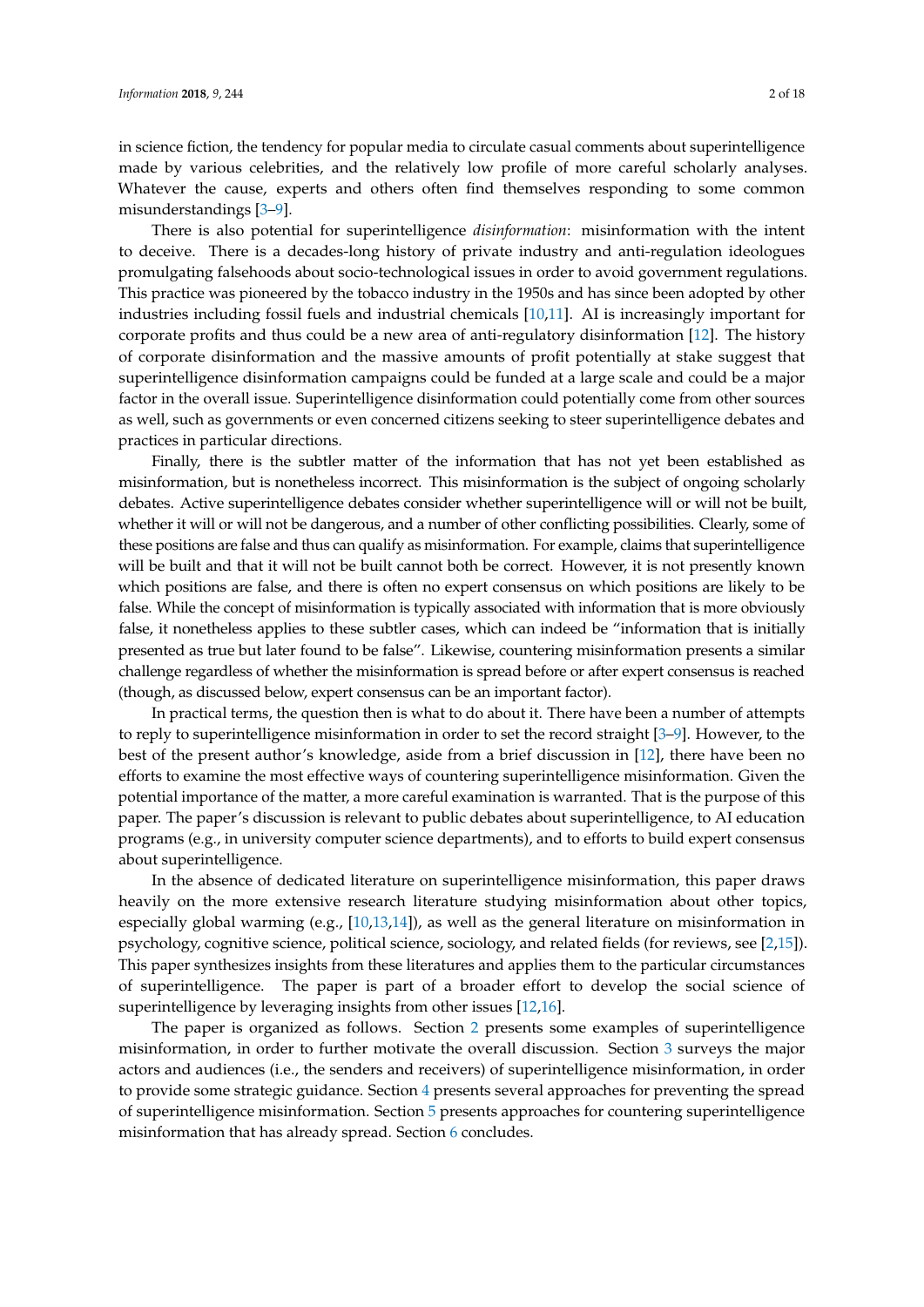# <span id="page-2-0"></span>**2. Examples of Superintelligence Misinformation**

It is often difficult to evaluate which information about superintelligence is false. This is because superintelligence is a possible future technology that may be substantially different from anything that currently exists, and because it is the subject of a relatively small amount of study. For comparison, other studies of misinformation have looked at such matters as whether Barack Obama was born in the United States, whether childhood vaccines cause autism, and whether Listerine prevents colds and sore throats [\[17\]](#page-14-11). In each of these cases, there is clear and compelling evidence pointing in one direction or the other (the evidence clearly indicates that Obama was born in the US, that vaccines do not cause autism, and that Listerine does not prevent colds or sore throats, despite many claims to the contrary in all three cases). Therefore, an extra degree of caution is warranted when considering whether a particular claim about superintelligence qualifies as misinformation.

That said, some statements about superintelligence are clearly false. For example, this statement from Steven Pinker: "As far as I know, there are no projects to build an AGI, not just because it would be commercially dubious, but also because the concept is barely coherent" [\[18\]](#page-15-0). The acronym AGI stands for artificial general intelligence, which is a form of AI closely associated with superintelligence. Essentially, AGI is AI that is capable of reasoning across a wide range of domains. AGI may be difficult to build, but the concept is very much coherent. Indeed, it has a substantial intellectual history and ongoing study [\[19\]](#page-15-1), including a dedicated research journal (*Journal of Artificial General Intelligence*) and professional society (the Artificial General Intelligence Society). Furthermore, there are indeed projects to build AGI—one recent survey identifies 45, spread across many countries and institutions, including many for-profit corporations, the largest of which being DeepMind, acquired by Google in 2014 for £400 million, the Human Brain Project, an international project with \$1 billion in funding from the European Commission, and OpenAI, a nonprofit with \$1 billion in pledged funding [\[20\]](#page-15-2). (DeepMind and OpenAI explicitly identify as working on AGI. The Human Brain Project does not, but it is working on simulating the human brain, which is considered to be a subfield of AGI [\[19\]](#page-15-1).) There is even an AGI project at Pinker's own university. (Pinker and the AGI project MicroPsi [\[21\]](#page-15-3) are both at Harvard University.) Therefore, in the quoted statement, the "as far as I know" part may well be true, but the rest is clearly false. This particular point of misinformation is significant because it conveys the false impression that AGI (and superintelligence) is a nonissue, when in fact it is a very real and ongoing subject of R&D.

A more controversial matter is the debate on the importance of consciousness to superintelligence. Searle [\[22\]](#page-15-4) argues that computers cannot be conscious and therefore, at least in a sense, cannot be intelligent, and likewise cannot have motivation to destroy humanity. Similar arguments have been made by Logan [\[23\]](#page-15-5), for example. A counterargument is that the important part is not the consciousness a computer but its capacity to affect the world [\[4,](#page-14-12)[24](#page-15-6)[,25\]](#page-15-7). It has also been argued that AI could be harmful to humanity even if it is not specifically motivated to do so, because the AI could assess humanity as being in the way of it achieving some other goal [\[25](#page-15-7)[,26\]](#page-15-8). The fact that AI has already shown the capacity to outperform humans in some domains is suggestive of the possibility for it to outperform humans in a wider range of domains, regardless of whether the AI is conscious. However, this is an ongoing area of debate, and indeed Chalmers [\[24\]](#page-15-6) (p. 16) writes "I do not think the matter can be regarded as entirely settled". Regardless, there must be misinformation on one side or the other: computers either can be conscious or they cannot, and consciousness either matters for superintelligence or it does not. Additionally, many parties to the debate maintain that those who believe that consciousness or conscious motivation matter are misinformed  $[4,5,7-9]$  $[4,5,7-9]$  $[4,5,7-9]$  $[4,5,7-9]$ , though it is not the purpose of this paper to referee this debate.

There are even subtler debates among experts who believe in the prospect of superintelligence. For example, Bostrom [\[25\]](#page-15-7) worries that it would be difficult to test the safety of a superintelligence because it could trick its human safety testers into believing it is safe (the "treacherous turn"), while Goertzel [\[27\]](#page-15-9) proposes that the safety testing for a superintelligence would not be so difficult because the AI could be tested before it becomes superintelligent (the "sordid stumble"; the term is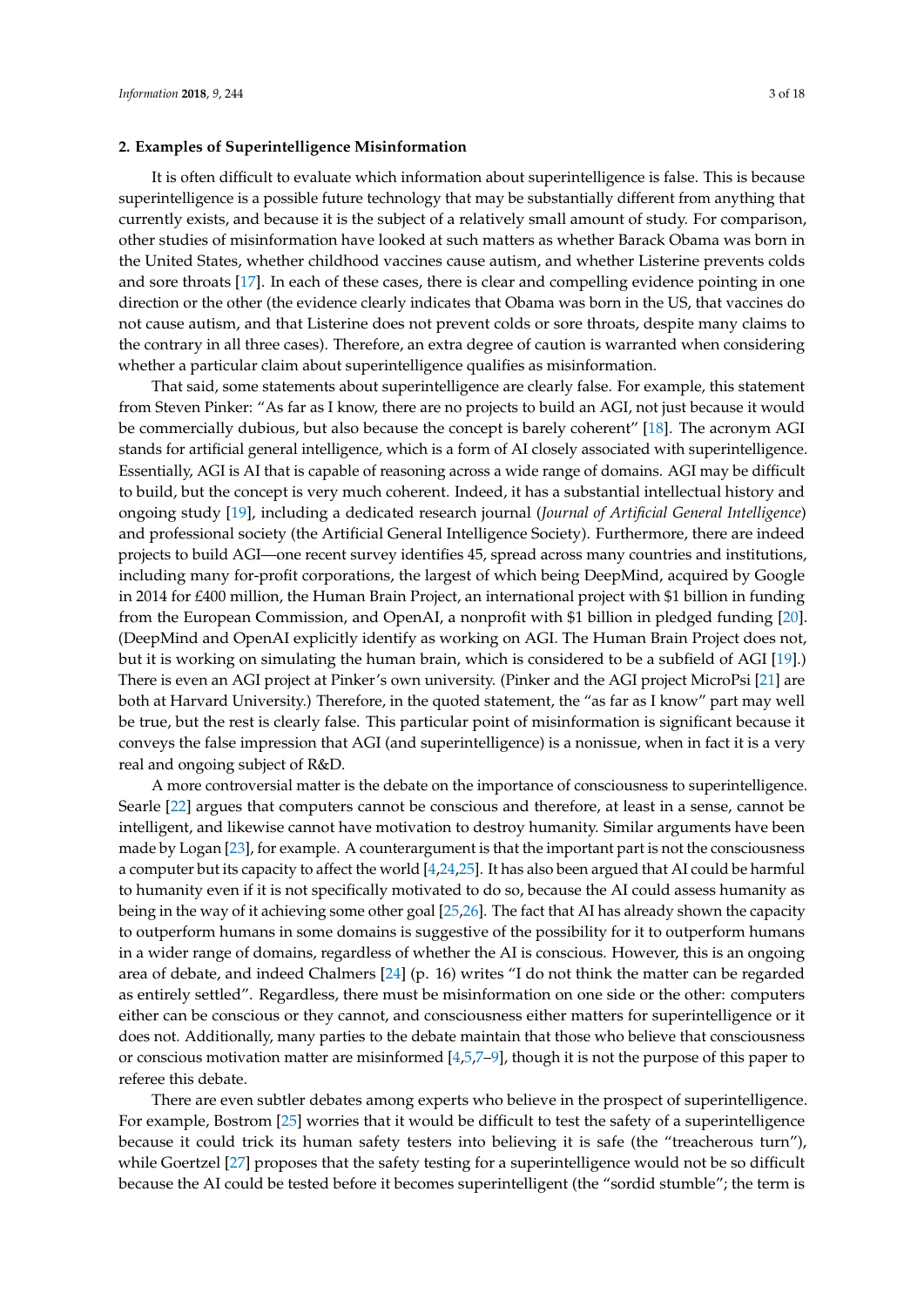from [\[28\]](#page-15-10)). Essentially, Bostrom argues that an AI would become capable of deceiving humans before humans realize it is unsafe, whereas Goertzel argues the opposite. Only one of these views can be correct; the other would qualify as misinformation. More precisely, only one of these views can be correct for a given AI system—it is possible that some AI systems could execute a treacherous turn while others would make a sordid stumble. Which view is more plausible is a matter of ongoing study [\[28](#page-15-10)[,29\]](#page-15-11). This debate is important because it factors significantly into the riskiness of attempting to build a superintelligence.

Many more additional examples could be presented, such as on the dimensionality of intelligence [\[3\]](#page-14-2), the rate of progress in AI [\[7](#page-14-14)[,8\]](#page-14-15), the structure of AI goals [\[6](#page-14-16)[–8\]](#page-14-15), and the relationship between human and AI styles of thinking [\[6](#page-14-16)[,8\]](#page-14-15). However, this is not the space for a detailed survey. Instead, the focus of this paper is on what to do about the misinformation. Likewise, this paper does not wish to take positions on open debates about superintelligence. Some positions may be more compelling, but arguments for or against them are tangential to this paper's aim of reducing the preponderance of misinformation. In other words, this paper strives to be largely neutral on which information about superintelligence happens to be true or false. The above remarks by Pinker will occasionally be used as an example of superintelligence misinformation because they are so clearly false, whereas the falsity of other claims is more ambiguous.

The above examples suggest two types of superintelligence misinformation: information that is already clearly false and information that may later be found to be false. In practice, there may be more of a continuum of how clearly true or false a piece of information is. Nonetheless, this distinction can be a useful construct for efforts to address superintelligence misinformation. The clearly false information can be addressed with the same techniques that are used for standard cases of misinformation, such as Obama's place of birth. The not-yet-resolved information requires more careful analysis, including basic research about superintelligence, but it can nonetheless leverage some insights from the misinformation literature.

The fact that superintelligence is full of not-yet-resolved information is important in its own right, and it has broader implications for superintelligence misinformation. Specifically, the extent of expert consensus is an important factor in the wider salience of misinformation. This matter is discussed in more detail below. Therefore, while this paper is mainly concerned with the type of misinformation that is clearly false, it will consider both types. With that in mind, the paper now starts to examine strategies for countering superintelligence misinformation.

# <span id="page-3-0"></span>**3. Actors and Audiences**

Some purveyors of superintelligence misinformation can be more consequential than others. Ditto for the audiences for superintelligence misinformation. This is important to bear in mind because it provides strategic direction to any efforts to counter the misinformation. Therefore, this section reviews who the important actors and audiences may be.

Among the most important are the R&D groups that may be building superintelligence. While they can be influential sources of ideas about superintelligence, they may be especially important as audiences. For example, if they are misinformed regarding the treacherous turn vs. the sordid stumble, then they could fail to correctly assess the riskiness of their AI system.

Also important are the institutions that support the R&D. At present, most AGI R&D groups are based in either for-profit corporations or universities, and some also receive government funding [\[20\]](#page-15-2). Regulatory bodies within these institutions could ensure that R&D projects are proceeding safely, such as via university research review boards [\[30](#page-15-12)[,31\]](#page-15-13). Successful regulation depends on being well-informed about the nature of AGI and superintelligence and its prospects and risks. The same applies to R&D funding decisions by institutional funders, private donors, and others. Additionally, while governments are not presently major developers of AGI, except indirectly as funders, they could become important developers should they later decide to do so, and they meanwhile can play important roles in regulation and in facilitating discussion across R&D groups.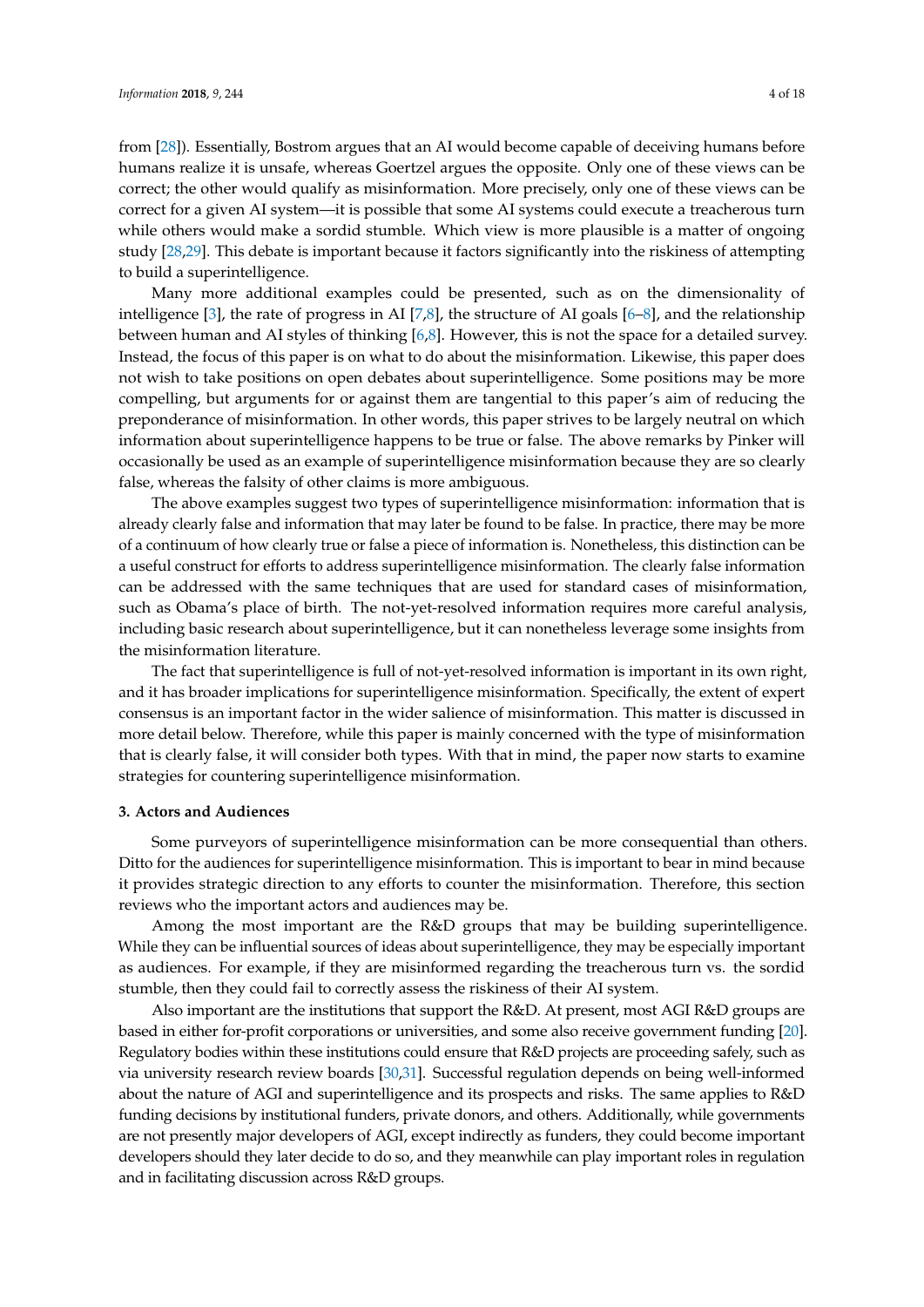Corporations are of particular note due to their long history of spreading misinformation about their own technologies, in particular to convey the impression that the technologies are safer than they actually are [\[10\]](#page-14-4). These corporate actors often wield enormous resources and have a correspondingly large effect on the overall issue, either directly or by sponsoring industry-aligned think tanks, writers, and other intermediaries. At this time, there are only hints of such behavior by AI corporations, but the profitability of AI and other factors suggest the potential for much more [\[12\]](#page-14-6).

Thought leaders on superintelligence are another significant group. In addition to the aforementioned groups, this also includes people working on other aspects of superintelligence, such as safety and policy issues, as well as people working on other (non-superintelligence) forms of AI, and public intellectuals and celebrities. These are all people who can have outsized influence when they comment on superintelligence. That influence can be on the broader public, as well as in quieter conversations with AGI/superintelligence R&D groups, would-be regulators, and other major decision-makers.

Finally, there is the lay public. The role of the public in superintelligence may be reduced due to the issue being driven by technology R&D that (for now at least) occurs primarily in the private sector. However, the public can play roles as citizens of governments that might regulate the R&D and as consumers of products of the corporations that host the R&D. The significance of the public for superintelligence is not well established at this time.

While the above groups are presented in approximate order of importance, it would not be appropriate to formally rank them. What matters is not the importance of the group but the quality of the opportunity that one has to reduce misinformation. This will tend to vary heavily by the circumstances of whoever is seeking to reduce the extent of superintelligence misinformation.

With that in mind, the paper now turns to strategies for reducing superintelligence misinformation.

# <span id="page-4-0"></span>**4. Preventing Superintelligence Misinformation**

The cliché "an ounce of prevention is worth a pound of cure" may well be an understatement for misinformation. An extensive empirical literature finds that once misinformation enters into someone's mind, it can be very difficult to remove.

Early experiments showed that people can even make use of information that they acknowledge to be false. In these experiments, people were told a story and then were explained that some information in the story is false. When asked, subjects would correctly acknowledge the information to be false, but they would also use it in retelling the story as if it were true. For example, the story could be a fire caused by volatile chemicals, and then it is later explained that there were no volatile chemicals present. Subjects would acknowledge that the volatile chemicals were absent but then cite them as the cause of the fire. This is logically incoherent. The fact that people do this speaks to the cognitive durability that misinformation can have [\[32](#page-15-14)[,33\]](#page-15-15).

The root of the matter appears to be that human memory does not simply write and overwrite like computer memory. Corrected misinformation does not vanish. Ecker et al. [\[15\]](#page-14-9) trace this to the conflicting needs for memory stability and flexibility:

Human memory is faced with the conundrum of maintaining stable memory representations (which is the whole point of having a memory in the first place) while also allowing for flexible modulation of memory representations to keep up-to-date with reality. Memory has evolved to achieve both of these aims, and hence it does not work like a blackboard: Outdated things are rarely actually wiped out and over-written; instead, they tend to linger in the background, and access to them is only gradually lost. [\[15\]](#page-14-9) (p. 15)

There are some techniques for reducing the cognitive salience of misinformation; these are discussed in detail below. However, in many cases, it would be highly desirable to simply avoid the misinformation in the first place. Therefore, this section presents some strategies for preventing superintelligence misinformation.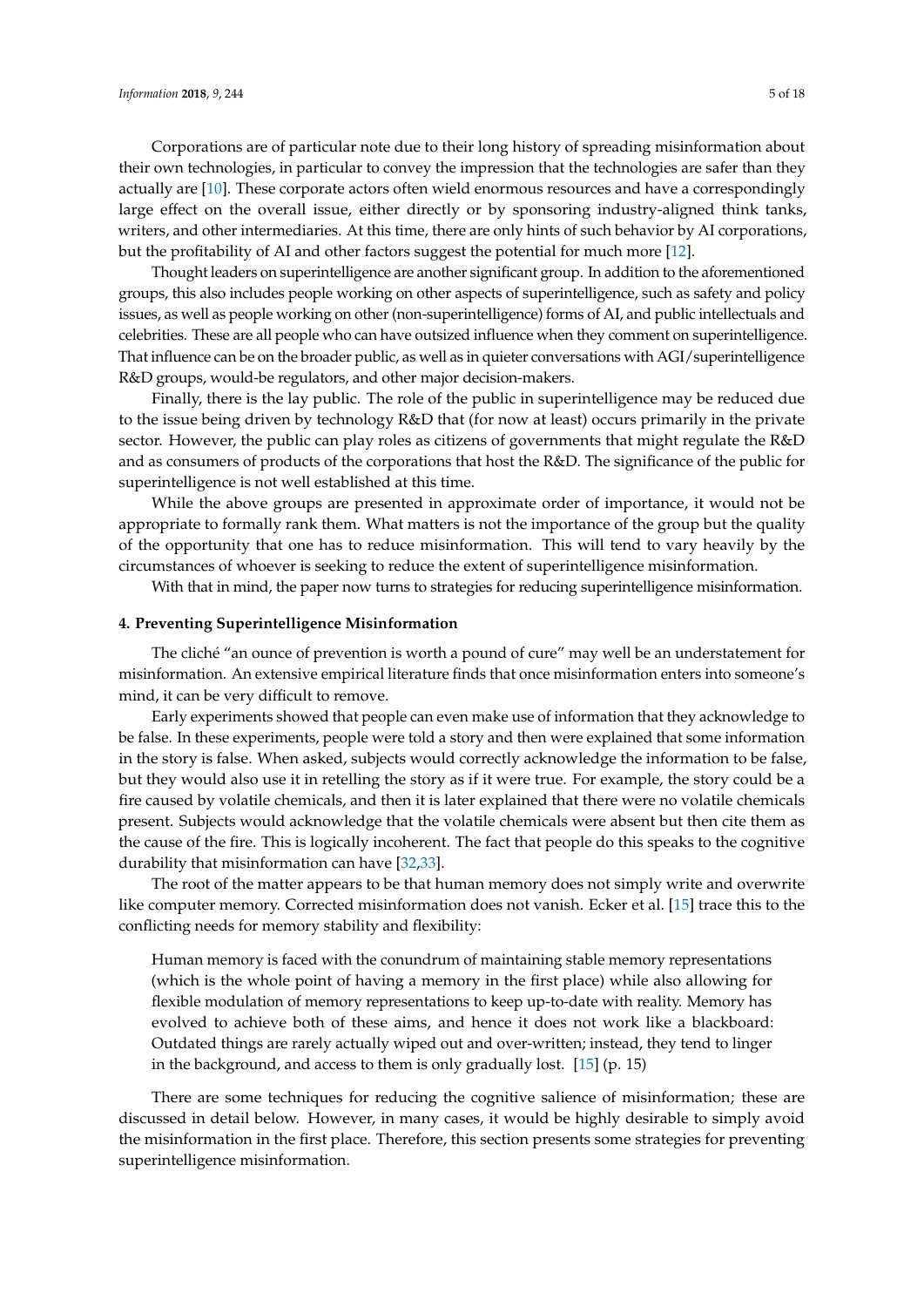The ideas for preventing superintelligence misinformation are inevitably more speculative than those for correcting it. There are two reasons for this. One is that the correction of misinformation has been the subject of a relatively extensive literature, while the prevention of misinformation has received fairly little scholarly attention. (Rare examples of studies on preventing misinformation are [\[34,](#page-15-16)[35\]](#page-15-17).) The other reason is that the correction of misinformation is largely cognitive and thus conducive to simple laboratory experiments, whereas the prevention of misinformation is largely sociological and thus requires a more complex and case-specific analysis. Nonetheless, given the importance of preventing superintelligence misinformation, it is important to consider potential strategies for doing so.

# *4.1. Educate Prominent Voices about Superintelligence*

Perhaps the most straightforward approach to preventing superintelligence misinformation is to educate people who have prominent voices in discussions about superintelligence. The aim here is to give them a more accurate understanding of superintelligence so that they can pass that along to their respective audiences. Prominent voices about superintelligence can include select scholars, celebrities, or journalists, among others.

Educating the prominent may be easier said than done. For starters, they can be difficult to access, due to busy schedules and multitudes of other voices competing for their attention. Additionally, some of them they may already believe superintelligence misinformation, especially those who are already spreading it. Misinformation is difficult to correct in general, and may be even more difficult to correct for busy people who lack the mental attention to revise their thinking. (See Section [5.4](#page-12-0) for further discussion of this point.) People already spreading misinformation may seem to be ideal candidates for educational efforts, in order to persuade them to change their tune, but it may actually be more productive to engage with people who have not yet made up their minds. Regardless, there is no universal formula for this sort of engagement, and the best opportunities may often be a matter of particular circumstance.

One model that may be of some value is the effort to improve the understanding of global warming among broadcast meteorologists. Broadcast meteorologists are for many people the primary messenger of environmental science. Furthermore, as a group, meteorologists (broadcast and non-broadcast) have traditionally been more skeptical about global warming than most of their peers in other Earth sciences [\[36](#page-15-18)[,37\]](#page-15-19). In light of this, several efforts have been made to provide broadcast meteorologists with a better understanding of climate science, in hopes that they would pass this on to their audiences (e.g., [\[38,](#page-15-20)[39\]](#page-15-21)).

The case of broadcast meteorologists has important parallels to the many AI computer scientists who do not specialize in AGI or superintelligence. Both groups have expertise on a topic that is closely related to, but not quite the same as, the topic at hand. Broadcast meteorologists' expertise is weather, whereas global warming is about climate. (Weather concerns the day-to-day fluctuations in meteorological conditions, whereas climate concerns the long-term trends. An important distinction is that while weather can only be forecast a few days in advance, climate can be forecasted years or decades in advance.) Similarly, most AI computer scientists focus on AI that has "narrow" intelligence (intelligence in a limited range of domains), not AGI. Additionally, broadcast meteorologists and narrow AI computer scientists are often asked to voice their views on climate change and AGI, respectively.

# *4.2. Create Reputational Costs for Misinformers*

When prominent voices cannot be persuaded to change their minds, they can at least be punished for getting it wrong. Legal punishment is possible in select cases (Section [4.5\)](#page-8-1). However, reputational punishment is almost always possible and has potential to be quite effective, especially for public intellectuals whose brands depend on a good intellectual reputation.

In an analysis of US healthcare policy debates, Nyhan [\[40\]](#page-15-22) concludes that correcting misinformation is extremely difficult and that increasing reputational costs may be more effective.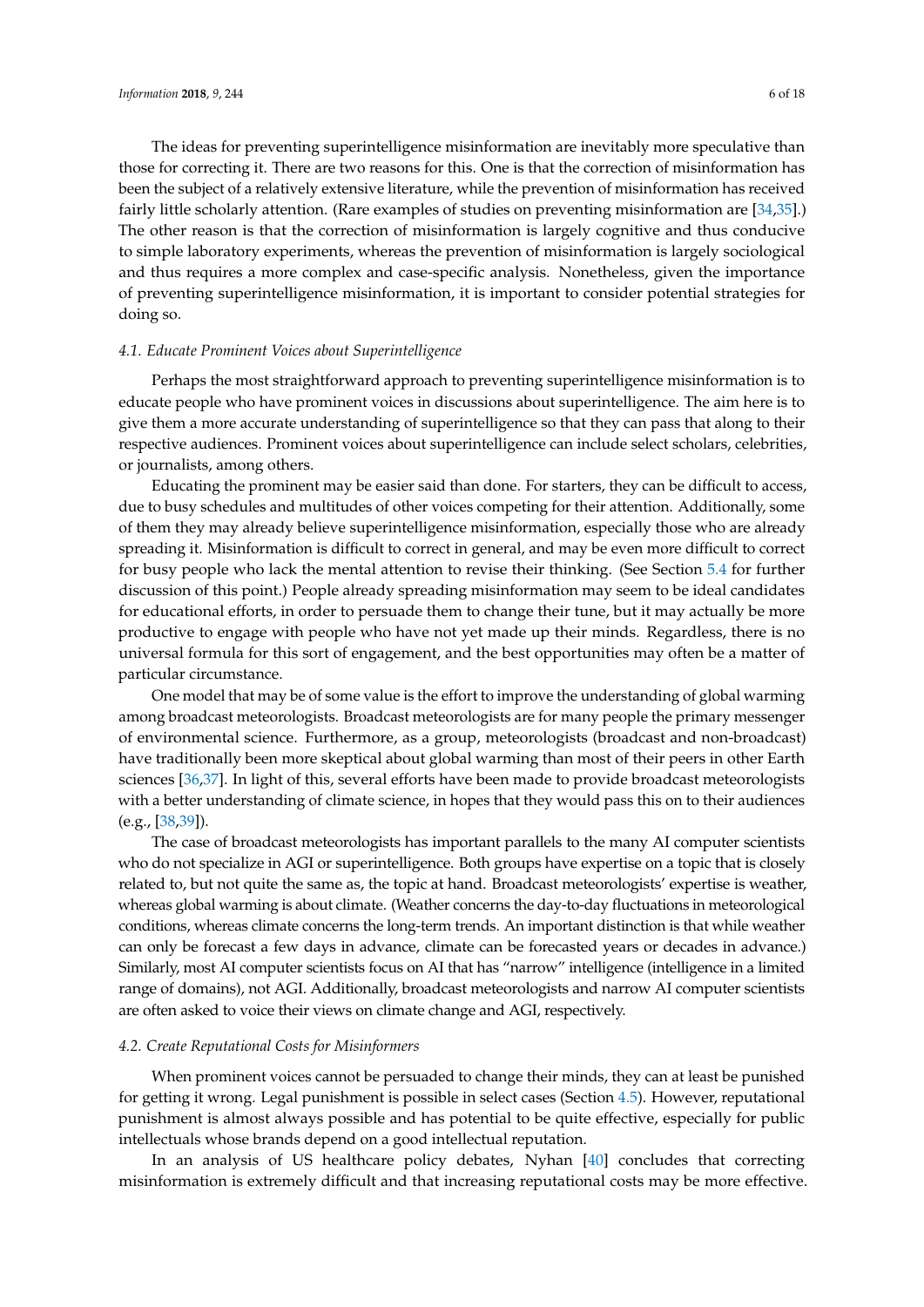Nyhan [\[40\]](#page-15-22) identifies misinformation that was critical to two healthcare debates: in the 1990s, the false claim that the policy proposed by President Bill Clinton would prevent people from keeping their current doctors, and in the 2000s, the false claim that the policy proposed by President Barack Obama would have established government "death panels" to deny life-sustaining coverage to the elderly. Nyhan [\[40\]](#page-15-22) traces this misinformation to Betsy McCaughey, a scholar and politician generally allied with US conservative politics and opposed to these healthcare policy proposals:

"Until the media stops giving so much attention to misinformers, elites on both sides will often succeed in creating misperceptions, especially among sympathetic partisans. And once such beliefs take hold, few good options exist to counter them—correcting misperceptions is simply too difficult. The most effective approach may therefore be for concerned scholars, citizens, and journalists to (a) create negative publicity for the elites who are promoting misinformation, increasing the costs of making false claims in the public sphere, and (b) pressure the media to stop providing coverage to serial dissemblers". [\[40\]](#page-15-22) (p. l6)

Nyhan [\[40\]](#page-15-22) further notes that while McCaughey's false claims were widely praised in the 1990s, including with a National Magazine Award, they were heavily criticized in the 2000s, damaging her reputation and likely reducing the spread of the misinformation.

There is some evidence indicating the possibility that reputational threats can succeed at reducing misinformation. Nyhan and Reifler [\[34\]](#page-15-16) sent a randomized group of US state legislators a series of letters warning them about the reputational and electoral harms that the legislators could face if an independent fact checker (specifically, PolitiFact) finds them to make false statements. The study found that the legislators receiving the warnings were significantly less likely to make false statements. This finding is especially applicable to superintelligence misinformation spread by politicians, whose statements are more likely to be evaluated by fact checker like PolitiFact. Conceivably, similar fact checking systems could be developed for other types of public figures, or even for more low-profile professional discourse such as occurs among scientists and other technical experts. Similarly, Tsipursky and Morford [\[41\]](#page-15-23) and Tsipursky et al. [\[35\]](#page-15-17) describe a Pro-Truth Pledge aimed at committing people to refrain from spreading misinformation and to ask other people to retract misinformation, which can serve as a reputational punishment for misinformers, as well as a reputational benefit for those who present accurate information. Initial evaluations provide at least anecdotal support for the pledge having a positive effect on the information landscape.

For superintelligence misinformation, creating reputational costs has potential to be highly effective. A significant portion of influential voices in the debate have scholarly backgrounds and reputations that they likely wish to protect. For example, many of Steven Pinker's remarks about superintelligence are clearly misinformed, including the one discussed in Section [2](#page-2-0) and several in his recent book *Enlightenment Now* [\[42\]](#page-16-0). (For detailed analysis of *Enlightenment Now*, see Torres [\[9\]](#page-14-3).) Given Pinker's scholarly reputation, it may be productive to spread a message such as 'Steven Pinker is unenlightened about AI'.

At the same time, it is important to recognize the potential downsides of imposing reputational costs. Criticizing a person can damage one's relationship with them, reducing other sorts of opportunities. For example, criticizing people who may be building superintelligence could make them less receptive to other efforts to make their work safer. (Or, it could make them more receptive—this can be highly specific to individual personalities and contexts.) Additionally, it can impose reputational costs on the critic, such as a reputation of negativity or of seeking to restrict free speech. Caution is especially warranted for cases in which the misinformation comes from a professional contrarian, who may actually benefit from and relish in the criticism. For example, Marshall [\[43\]](#page-16-1) (p. 72–73) warns climate scientists against debating professional climate deniers, since the latter tend to be more skilled at debate, especially televised debate, even though the arguments of the former are more sound. The same could apply for superintelligence, if it is to ever have a similar class of professional debaters. Thus, the imposition of reputation costs is a strategy to pursue selectively in certain instances of superintelligence misinformation.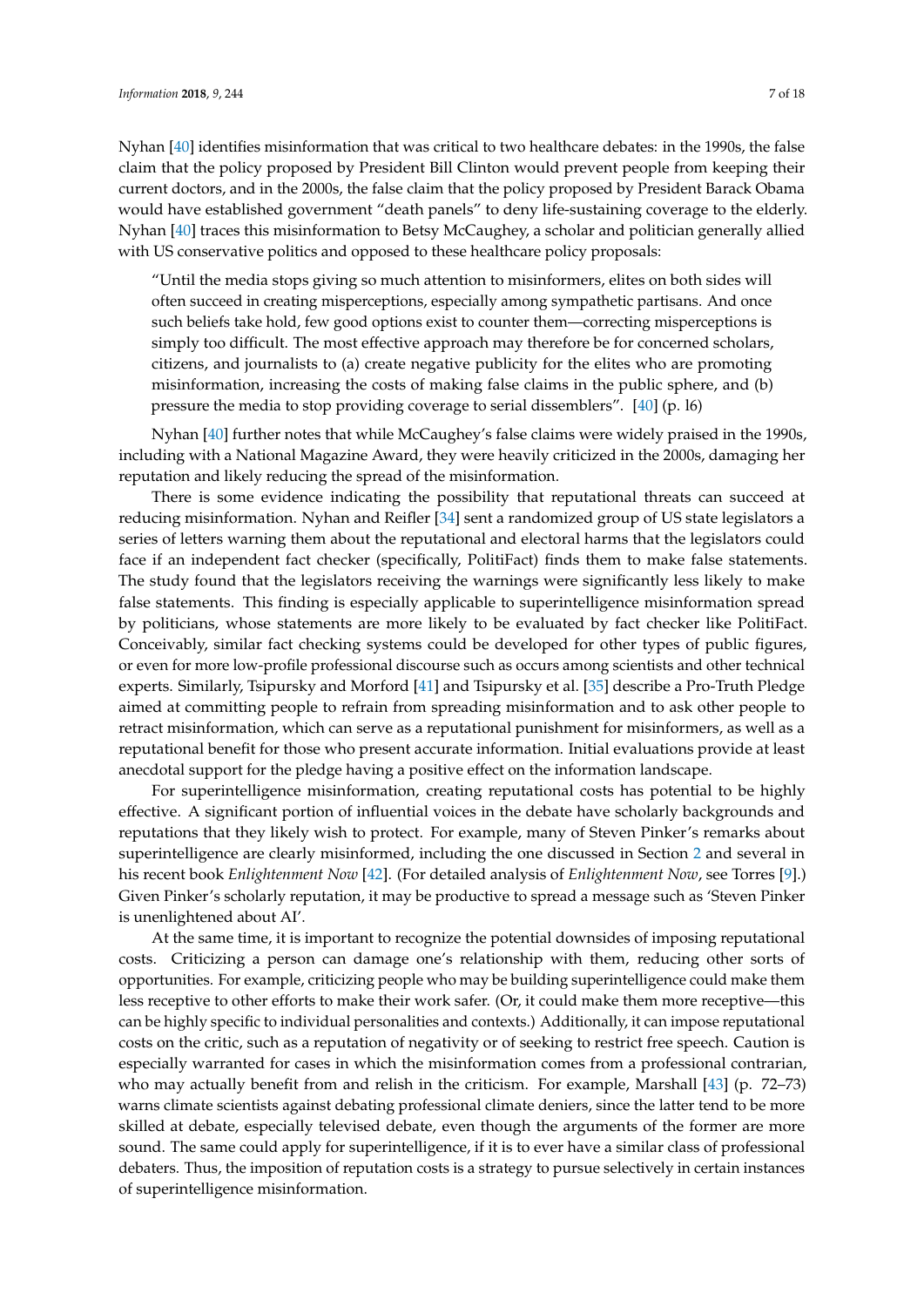# *4.3. Mobilize against Institutional Misinformation*

The most likely institutional sources of superintelligence misinformation are the corporations involved in AI R&D, especially R&D for AGI and superintelligence. These companies have a vested interest in cultivating the impression that their technologies are safe and good for the world.

For these companies, reputational costs can also be significant. Corporate reputation can be important for consumer interest in the companies' products, citizen and government interest in imposing regulations on the companies, investor expectations of future profits, and employee interest in working for the companies. Therefore, one potential strategy is to incentivize companies so as to align their reputation with accurate information about superintelligence.

A helpful point of comparison is to corporate messaging about environmental issues, in particular the distinction between "greenwashing" and "brownwashing" [\[44\]](#page-16-2). Greenwashing is when a company portrays itself as protecting the environment when it is actually causing much environmental harm. For example, a fossil fuel company may publicize the greenhouse gas emissions reductions from solar panels it installs on its headquarters building while downplaying the fact that its core business model is a major driver of greenhouse gas emissions. In contrast, brownwashing is when a company declines to publicize its efforts towards environmental protection, perhaps because they have customers who oppose environmental protection or investors who worry it reduces profitability. In short, greenwashing is aimed at audiences that value environmental protection, while brownwashing is aimed at audiences that disvalue it.

Greenwashing is often criticized for giving companies a better environmental reputation than they deserve. In many cases that criticism may be fair. However, from an environmental communication standpoint, greenwashing does have the benefit of promoting a pro-environmental message. At a minimum, audiences of greenwashing are told that environmental protection is important. Audiences may also be given accurate information about environmental issues—for example, an advertisement that touts a fossil fuel company's greenhouse gas emissions reductions may also correctly explain that global warming is real and is caused by human action.

Similarly, there may be value in motivating AI companies to present accurate messages about superintelligence. This could be accomplished by cultivating demand for accurate messages among the companies' audiences. For example, if the public wants to hear accurate messages about superintelligence, then corporate advertising may be designed accordingly. The advertising might overstate the company's positive role, which would be analogous to greenwashing and could likewise be harmful for reducing accountability for bad corporate actors, but even then it would at least be spreading an accurate message about superintelligence.

Another strategy is for the employees of AI companies to mobilize against the companies supporting superintelligence misinformation, or against misinformation in general. At present, this may be a particularly promising strategy. There is a notable recent precedent for this in the successful employee action against Google's participation in Project Maven, a defense application of AI [\[45\]](#page-16-3). While not specifically focused on misinformation, this incident demonstrates the potential for employee action to change the practices of AI companies, including when those practices would otherwise be profitable for the company.

#### *4.4. Focus Media Attention on Constructive Debates*

Public media can inadvertently spread misinformation via the journalistic norm of balance. For the sake of objectivity, journalists often aim to cover "both sides" of an issue. While this can be constructive for some issues, it can also spread misinformation. For example, media coverage has often presented "both sides" of the "debate" over whether tobacco causes cancer or whether human activity causes global warming, even when one side is clearly correct and the other side has a clear conflict of interest [\[10,](#page-14-4)[13\]](#page-14-7).

One potential response for this is to attempt to focus media attention on legitimate open questions about a given issue, questions for which there are two meaningful sides to cover. For global warming,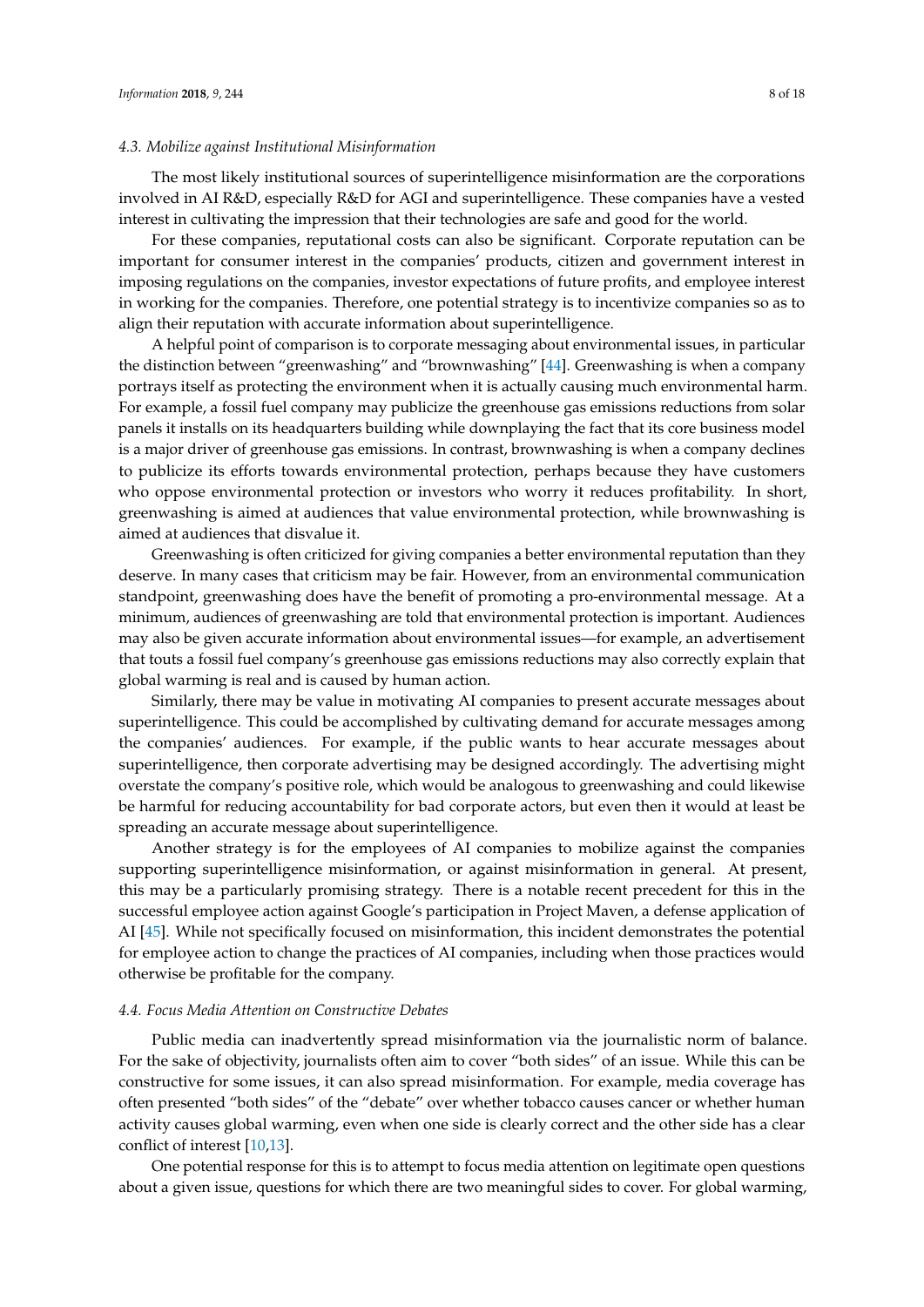this could be a debate over the appropriate role of nuclear power or the merits of carbon taxes. For superintelligence, it could be a debate over the appropriate role of government regulations, or over the values that superintelligence (or AI in general) should be designed to promote. These sorts of debates satisfy the journalistic interest in covering two sides of an issue and provide a dramatic tension that can make for a better story, all while drawing attention to important open questions and affirming basic information about the topic.

# <span id="page-8-1"></span>*4.5. Establish Legal Requirements*

Finally, there may be some potential to legally require certain actors, especially corporations, to refrain from spreading misinformation. A notable precedent is the court decision of United States v. Philip Morris, in which nine tobacco companies and two tobacco trade organizations were found guilty of conspiring to deceive the public about the link between tobacco and cancer. Such legal decisions can have powerful effect.

However, legal requirements may be poorly suited to superintelligence misinformation. First, legal requirements can be slow to develop. The court case United States v. Philip Morris began in 1999, an initial ruling was reached in 2006, and that ruling was upheld in 2009. Furthermore, United States v. Philip Morris came only after several decades of tobacco industry misinformation. Given the evolving nature of AI technology, it could be difficult to pin down which information is correct over such long time periods. Second, superintelligence is a future technology for which much of the correct information cannot be established with the same degree of rigor. Furthermore, if and when superintelligence is built, it could be so transformative as to render current legal systems irrelevant. (For more general discussion of the applicability of legal mechanisms to superintelligence, see [\[46](#page-16-4)[–48\]](#page-16-5).) For these reasons, legal requirements are less likely to play a significant role in preventing superintelligence misinformation.

# <span id="page-8-0"></span>**5. Correcting Superintelligence Misinformation**

Correcting misinformation is sufficiently difficult that it will often be better to prevent it from spreading in the first place. However, when superintelligence misinformation cannot be prevented, there are strategies available for correcting it in the minds of those who are exposed to it. Correcting misinformation is the subject of a fairly extensive literature in psychology, political science, and related fields [\[2](#page-14-1)[,15](#page-14-9)[,33](#page-15-15)[,49\]](#page-16-6). For readers unfamiliar with this literature, Cook et al. [\[2\]](#page-14-1) provide an introductory overview accessible to an interdisciplinary readership, while Ecker et al. [\[15\]](#page-14-9) provide a more detailed and technical survey. This section applies this literature to the correction of superintelligence misinformation.

#### *5.1. Build Expert Consensus and the Perception Thereof*

At present, there exists substantial expert disagreement about a wide range of aspects of superintelligence, from basic matters such as whether superintelligence is possible [\[50–](#page-16-7)[52\]](#page-16-8) and when it might occur if it does [\[53](#page-16-9)[–55\]](#page-16-10) to subtler matters such as the treacherous turn vs. the sordid stumble. The situation stands in contrast to the extensive expert consensus on other issues such as global warming [\[56\]](#page-16-11). (Experts lack consensus on some important details about global warming, such as how severe the damage is likely to be, but they have a high degree of consensus on the basic contours of the issue.).

The case of global warming shows that expert consensus on its own does not counteract misinformation. On the contrary, misinformation about global warming continues to thrive despite the existence of consensus. However, there is reason to believe that the consensus helps. For starters, much of the misinformation is specifically oriented towards creating the false perception that there is no consensus [\[10\]](#page-14-4). The scientific consensus is a target of misinformation because it is believed to be an important factor in people's overall beliefs. Indeed, several studies have documented a strong correlation among the lay public between rejection of the science of global warming and belief that there is no consensus [\[57,](#page-16-12)[58\]](#page-16-13). Further studies find that presenting messages describing the consensus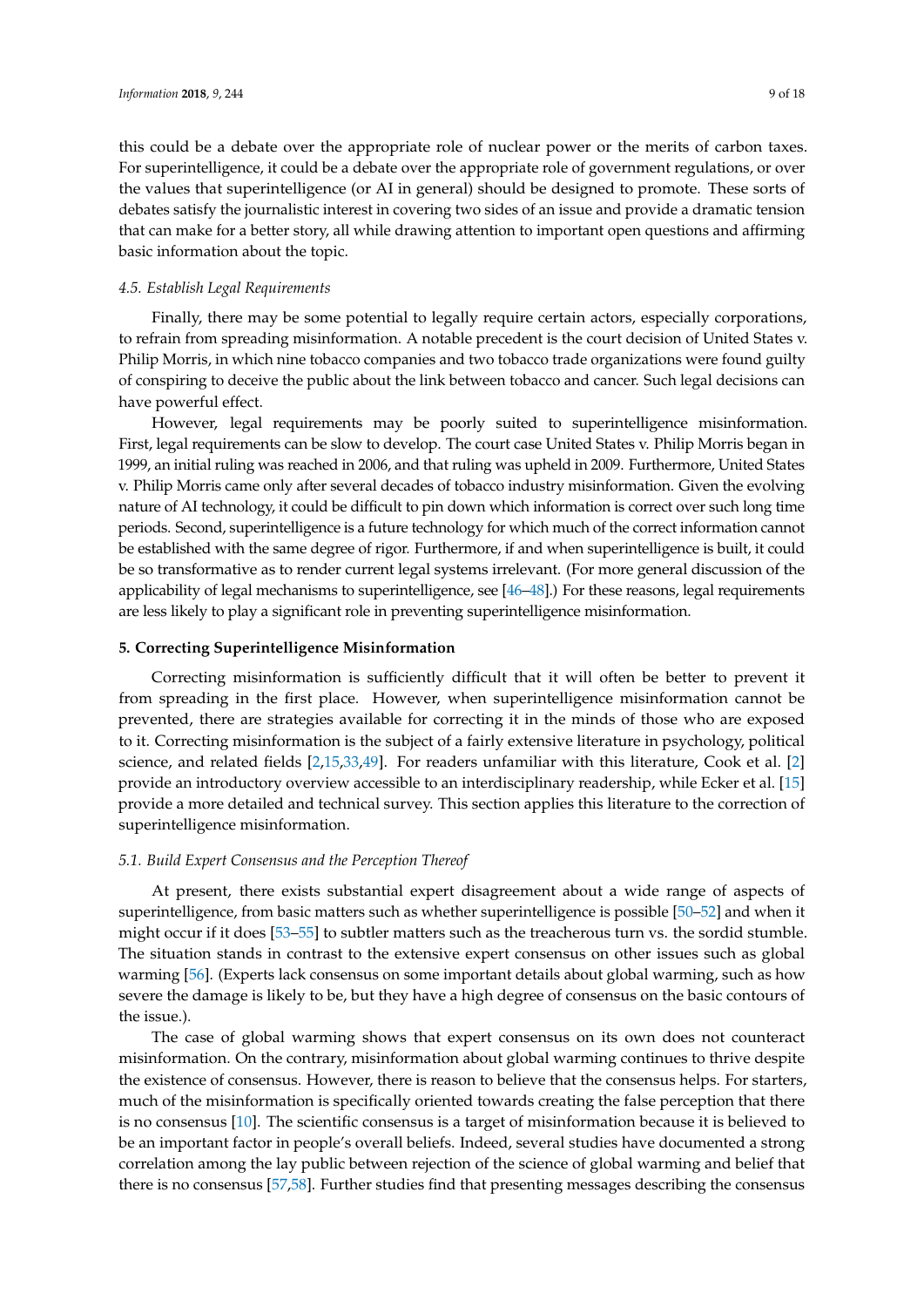increases belief in climate science and support for policy to reduce greenhouse gas emissions [\[14,](#page-14-8)[59\]](#page-16-14). Notably, this effect is observed for people across the political spectrum, including those who would have political motivation to doubt the science. (Such motivations are discussed further in Section [5.2.](#page-9-0)) All of this indicates an important role for expert consensus in broader beliefs about global warming.

For superintelligence, at present there is no need to spread misinformation about the existence of consensus because there is rather little consensus. Therefore, a first step is to work towards consensus. (This of course should be consensus grounded on the best possible analysis, not consensus for the sake of consensus.) This may be difficult for superintelligence because of the inherent challenge of understanding future technologies and the complexity of advanced AI. Global warming has its own complexities, but the core science is relatively simple: increased atmospheric greenhouse gas concentrations trap sunlight and raise temperatures. However, at least some aspects of superintelligence should be easy enough to get consensus on, starting with the fact that there are a number of R&D groups attempting to build AGI. Other aspects may be more difficult to build consensus on, but this consensus is at least something that can be pursued via normal channels of expert communication: research articles, conference symposia, private correspondence, and so on.

Given the existence of consensus, it is also important to raise awareness about it. The consensus cannot counteract misinformation if nobody knows about it. The global warming literature provides good models for documenting expert consensus [\[56\]](#page-16-11), and such findings of consensus can be likewise be publicized.

#### <span id="page-9-0"></span>*5.2. Address Pre-Existing Motivations for Believing Misinformation*

The human mind tends to not process new information in isolation, but instead processes it in relation to wider beliefs and understandings of the world. This can be very valuable, enabling us to understand the context behind new information and relate it to existing knowledge. For example, people would typically react with surprise and confusion upon seeing an object rise up to the ceiling instead of fall down to the floor. This new information is related to a wider understanding of the fact that objects fall downwards. People may even struggle to believe their own eyes unless there is a compelling explanation. (For example, perhaps the object and the ceiling are both magnetized.). Additionally, if people did not see it with their own eyes, but instead heard it reported by someone else, they may be even less likely to believe it. In other words, they are motivated to believe that the story is false, even if it is true. This phenomenon is known as *motivated reasoning*.

While generally useful, motivated reasoning can be counterproductive in the context of misinformation, prompting people to selectively believe misinformation over correct information. This occurs in particular when the misinformation accords better with preexisting beliefs than the correct information. In the above example, misinformation could be that the object fell down to the floor instead of rising to the ceiling.

Motivated reasoning is a major factor in the belief of misinformation about politically contentious issues such as climate change. The climate science consensus is rejected mainly by people who believe that government regulation of industry is generally a bad thing [\[14](#page-14-8)[,59\]](#page-16-14). In principle, belief that humans are warming the planet should have nothing to do with belief that government regulations are harmful. It is logically coherent to believe in global warming yet argue that carbon emissions should not be regulated. However, in practice, the science of global warming often threatens people's wider beliefs about regulations, and so they find themselves motivated to reject the science.

Motivated reasoning can also be a powerful factor for beliefs about superintelligence. A basic worldview is that humans are in control. Per this worldview, human technology is a tool; the idea that it could rise up against humanity is a trope for science fiction, not something to be taken seriously. The prospect of superintelligence threatens this worldview, predisposing people to not take superintelligence seriously. In this context, it may not help that media portrayals of the scholarly debate about superintelligence commonly include reference to science fiction, such as by using pictures of the Terminator. As one expert who is concerned about superintelligence states, "I think that at this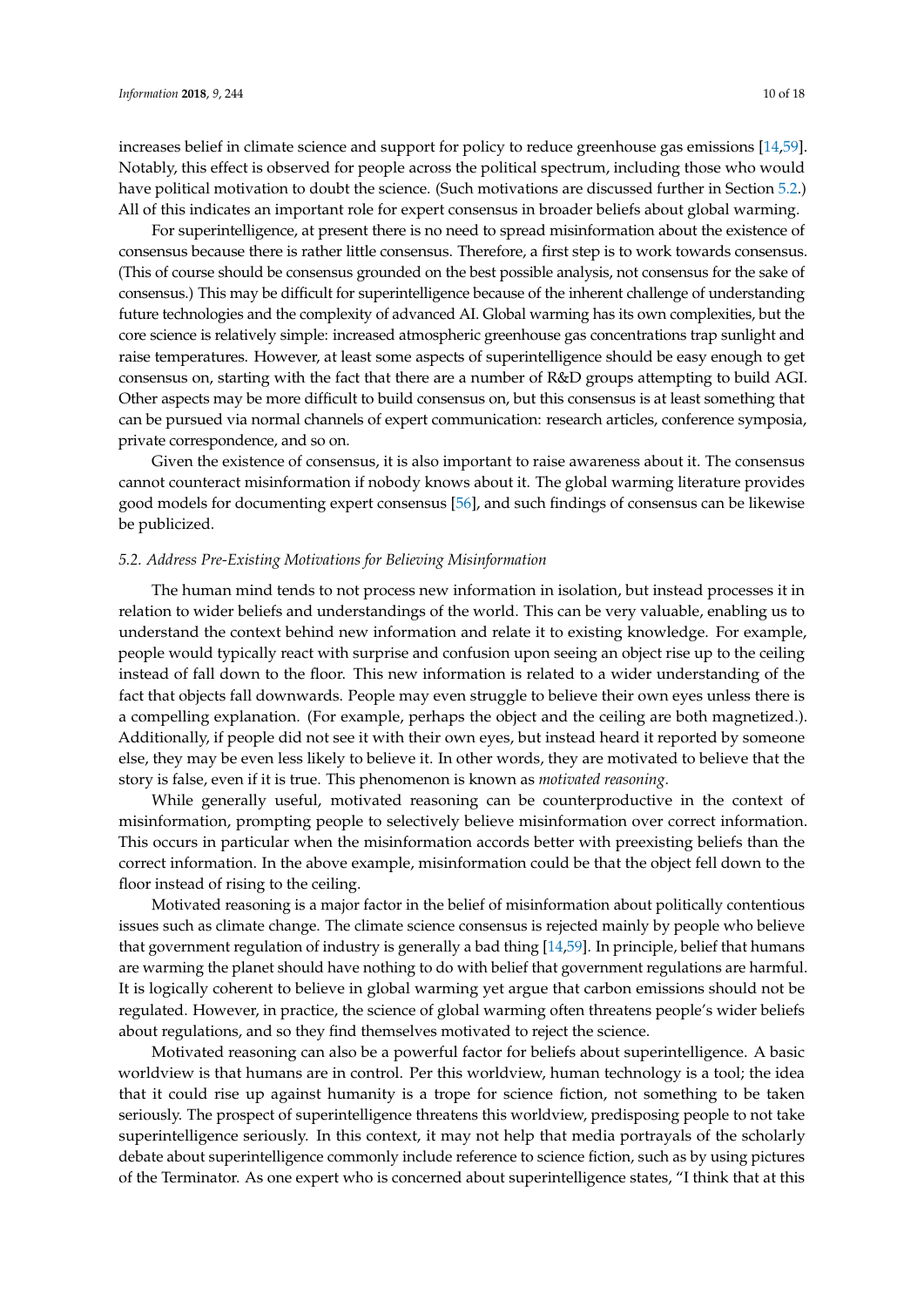point all of us on all sides of this issue are annoyed with the journalists who insist on putting a picture of the Terminator on every single article they publish of this topic" [\[60\]](#page-16-15).

Motivated reasoning has been found to be linked to people's sense of self-worth. As one study puts it, "the need for self-integrity—to see oneself as good, virtuous, and efficacious—is a basic human motivation" [\[61\]](#page-16-16) (p. 415). When correct information threatens people's self-worth, they are more motivated to instead believe misinformation, so as to preserve their self-worth. Furthermore, motivated reasoning can be reduced by having people consciously reaffirm their own self-worth, such as by recalling to themselves ways in which they successfully live up to their personal values [\[61\]](#page-16-16). Essentially, with their sense of self-worth firmed up, they become more receptive to information that would otherwise threaten their self-worth.

As a technology that could outperform humans, superintelligence could pose an especially pronounced threat to people's sense of self-worth. It may be difficult for people to feel good and efficacious if they would soon be superseded by computers. For at least some people, this could be a significant reason to reject information about the prospect of superintelligence, even if that information is true. At the same time, it may still be valuable for messages about superintelligence to be paired with messages of affirmation.

Another important set of motivations comes from the people active in superintelligence debates. Many people in the broader computer science field of AI have been skeptical of claims about superintelligence. These people may be motivated by a desire to protect the reputation and funding of the field of AI, and in turn protect their self-worth as AI researchers. AI has a long history of boom-bust cycles in which hype about superintelligence and related advanced AI falls flat and contributes to an "AI winter". Peter Bentley, an AI computer scientist who has spoken out against contemporary claims about superintelligence, is explicit about this:

"Large claims lead to big publicity, which leads to big investment, and new regulations. And then the inevitable reality hits home. AI does not live up to the hype. The investment dries up. The regulation stifles innovation. And AI becomes a dirty phrase that no-one dares speak. Another AI Winter destroys progress" [\[62\]](#page-16-17) (p. 10). "Do not be fearful of AI—marvel at the persistence and skill of those human specialists who are dedicating their lives to help create it. And appreciate that AI is helping to improve our lives every day" (p. 11).

While someone's internal motivations can only be inferred from such text, the text is at least suggestive of motivations to protect self-worth and livelihood as an AI researcher, as well as a worldview in which AI is a positive force for society.

To take another example, Torres [\[9\]](#page-14-3) proposes that Pinker's dismissal of AGI and superintelligence is motivated by Pinker's interest in promoting a narrative in which science and technology bring progress—a narrative that could be threatened by the potential catastrophic risk from superintelligence.

Conversely, some people involved in superintelligence debates may be motivated to believe in the prospect of superintelligence. For example, researcher Jürgen Schmidhuber writes on his website that "since age 15 or so, the main goal of professor Jürgen Schmidhuber has been to build a self-improving Artificial Intelligence (AI) smarter than himself, then retire." [\[63\]](#page-16-18) Superintelligence is also sometimes considered the "grand dream" of AI [\[64\]](#page-16-19). Other common motivations include a deep interest in transformative future outcomes [\[65\]](#page-16-20) and a deep concern about extreme catastrophic risks [\[4,](#page-14-12)[66,](#page-16-21)[67\]](#page-16-22). People with these worldviews may be predisposed to believe certain types of claims about superintelligence. If it turns out that superintelligence will not be built, or would not have transformative or catastrophic effects, then this can undercut people's deeply held beliefs in the importance of superintelligence, transformative futures, and/or catastrophic risks.

For each of these motivations for interest in superintelligence, there can be information that is rejected because it cuts against the motivations and misinformation that is accepted because it supports the motivations. Therefore, in order to advance superintelligence debates, it can be valuable to affirm people's motivations when presenting conflicting information. For example, one could affirm that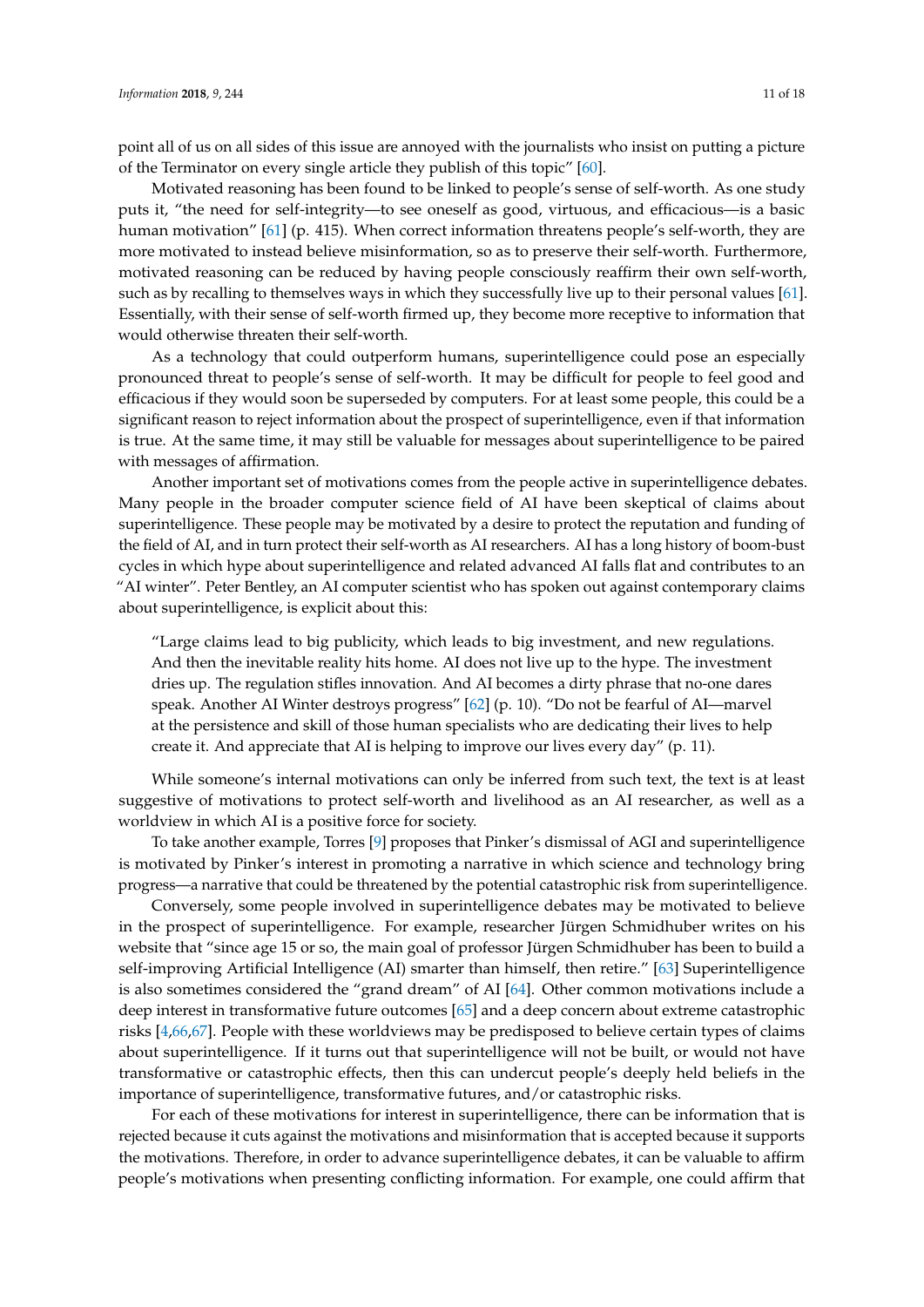AI computer scientists are making impressive and important contributions to the world, and then explain reasons why superintelligence may nonetheless be a possibility worth considering. One could affirm that science and technology are bringing a great deal of progress, and then explain reasons why some technologies could nonetheless be dangerous. One could affirm that superintelligence is indeed a worthy dream, or that transformative futures are indeed important to pay attention to, and then explain reasons why superintelligence might not be built. Finally, one could affirm that extreme catastrophic risks are indeed an important priority for human society, and then explain reasons why superintelligence may not be such a large risk after all. These affirming messaging strategies could predispose participants in superintelligence debates to consider a wider range of possibilities and make more progress on the issue, including progress towards expert consensus.

Another strategy is to align motivations with accurate beliefs about superintelligence. For example, some AI computer scientists may worry that belief in the possibility of superintelligence could damage reputation and funding. However, if belief in the possibility of superintelligence would bring reputational and funding benefits, then the same people may be more comfortable expressing such belief. Reputational benefits could be created, for example, via slots in high-profile conferences and journals, or by association with a critical mass of reputable computer scientists who also believe in the possibility of superintelligence. Funding could likewise be made available. Noting that funding and space in conferences and journals are often scarce resources, it could be advantageous to target these resources at least in part toward shifting motivations of important actors in superintelligence debates. This example of course assumes that it is correct to believe in the possibility of superintelligence. The same general strategy of aligning motivations may likewise be feasible for other beliefs about superintelligence.

The above examples—concerning the reputations and funding of AI computer scientists, the possibility of building superintelligence, and the importance of transformative futures and catastrophic risks—all involve experts or other communities that are relatively attentive to the prospect of superintelligence. Other motivations could be significant for the lay public, policy makers, and other important actors. Research on the public understanding of science finds that cultural factors, such as political ideology, can factor significantly in the interpretation of scientific information [\[68,](#page-16-23)[69\]](#page-16-24). Kahan et al. [\[69\]](#page-16-24) (p. 79) propose to "shield" scientific evidence and related information "from antagonistic cultural information". For superintelligence, this could mean attempting to frame superintelligence (or, more generally, AI) as a nonpartisan social issue. At least in the US, if an issue becomes politically partisan, legislation typically becomes substantially more difficult to pass. Likewise, discussions of AI and superintelligence should, where reasonably feasible, attempt to avoid close association with polarizing ideologies and cultural divisions.

The fact that early US legislation on AI has been bipartisan is encouraging. For example, H.R.4625, FUTURE of Artificial Intelligence Act of 2017, sponsored by John Delaney (Democrat) and co-sponsored by Pete Olson (Republican), and H.R.5356, National Security Commission Artificial Intelligence Act of 2018, sponsored by Elise Stefanik (Republican) and co-sponsored by James Langevin (Democrat). This is a trend that should be praised and encouraged to continue.

# *5.3. Inoculate with Advance Warnings*

The misinformation literature has developed the concept of *inoculation*, in which people are preemptively educated about a piece of misinformation so that they will not believe it if and when they later hear it. For example, someone might be told that there is a false rumor that vaccines cause autism, such that when they later hear the rumor, they know to recognize it as false. The aim is to get people to correctly understand the truth about a piece of misinformation from the beginning, so that their minds never falsely encode it. Inoculation has been found to work better than simply telling people the correct information [\[70\]](#page-17-0).

Inoculation messages can include why a piece of misinformation is incorrect as well as why it is being spread [\[71\]](#page-17-1). For example, misinformation casting doubt on the idea that global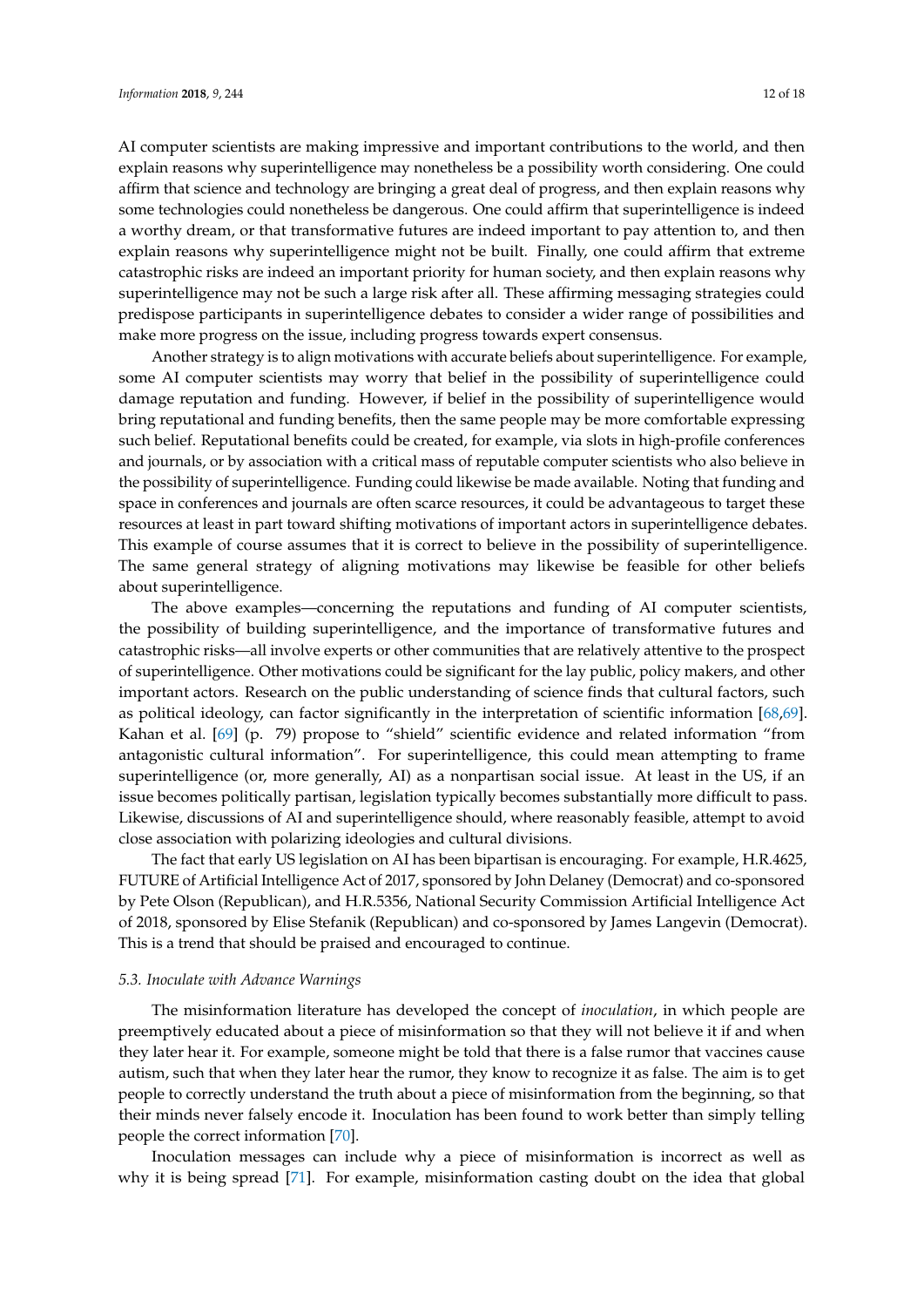temperatures are rising could be inoculated with an explanation of how scientists have established that global temperatures are rising. The inoculation could also explain that industries are intentionally casting doubt about global temperature increases in order to avoid regulations and increase profits. Likewise, for superintelligence, misinformation claiming that there are no projects seeking to build AGI could be inoculated by explanations of the existence of AGI R&D projects, and perhaps also explanations of the motivations of people who claim that there are no such projects. For example, Torres [\[9\]](#page-14-3) proposes that Pinker's dismissal of AGI and superintelligence is motivated by Pinker's interest in promoting a narrative in which science and technology bring progress—a narrative that could be threatened by the potential catastrophic risk from superintelligence.

#### <span id="page-12-0"></span>*5.4. Explain Misinformation and Corrections*

When people are exposed to misinformation, it can be difficult to correct, as first explained in Section [4.](#page-4-0) This phenomenon has been studied in great depth, with the terms "continued influence" and "belief perseverance" used for cases in which debunked information continues to influence people's thinking [\[72](#page-17-2)[,73\]](#page-17-3). There is also an "illusion of truth", in which information explained to be false is later misremembered as true—essentially, the mind remembers the information but forgets its falsity [\[74\]](#page-17-4). The difficulty of correcting misinformation is why this paper has emphasized strategies to prevent of misinformation from spreading in the first place.

Adding to the challenge is the fact that attempts to debunk misinformation can inadvertently reinforce it. This phenomenon is known as the "backfire effect" [\[74\]](#page-17-4). Essentially, when someone hears " $X$  is false", it can strengthen their mental representation of  $X$ , thereby reinforcing the misinformation. This effect has been found to be especially pronounced among the elderly [\[74\]](#page-17-4). One explanation is that correcting the misinformation (i.e., successfully processing "X is false") requires the use of strategic memory, but strategic memory requires dedicated mental effort and is less efficient among the elderly [\[15\]](#page-14-9). Unless enough strategic memory is allocated to processing "X is false", the statement can end up reinforcing belief in X.

These findings about the backfire effect have important consequences for superintelligence misinformation. Fortunately, many important audiences for superintelligence misinformation are likely to have strong strategic memories. Among the prominent actors in superintelligence debates, relatively few are elderly, and many of them have intellectual pedigrees that may endow them with strong strategic memories. On the other hand, many of the prominent actors are busy people with limited mental energy available for processing corrections about superintelligence information. As a practical matter, people attempting to debunk superintelligence misinformation should generally avoid "X is false" messages, especially when their audience may be paying limited attention.

One technique that has been particularly successful at correcting misinformation is the use of refutational text, which provides detailed explanations of why the misinformation is incorrect, what the correct information is, and why it is correct. Refutational text has been used mainly as a classroom tool for helping students overcome false preexisting beliefs about course topics [\[75](#page-17-5)[,76\]](#page-17-6). Refutational text has even been used to turn misinformation into a valuable teaching tool [\[77\]](#page-17-7). A meta-analysis found refutational text to be the most effective technique for correcting misinformation in the context of science education—that is, for enabling students to overcome preexisting misconceptions about science topics [\[78\]](#page-17-8).

A drawback of refutational text is that it can require more effort and attention than simpler techniques. Refutational text may be a valuable option in classrooms or other settings in which one has an audience's extended attention. Such settings include many venues of scholarly communication, which can be important for superintelligence debates. However, refutational texts may be less viable in other settings, such as social media and television news program interviews, in which one can often only get in a short sound bite. Therefore, refutational text may be relatively well-suited for interactions with experts and other highly engaged participants in superintelligence debates, and relatively poorly suited for much of the lay public and others who may only hear occasional passing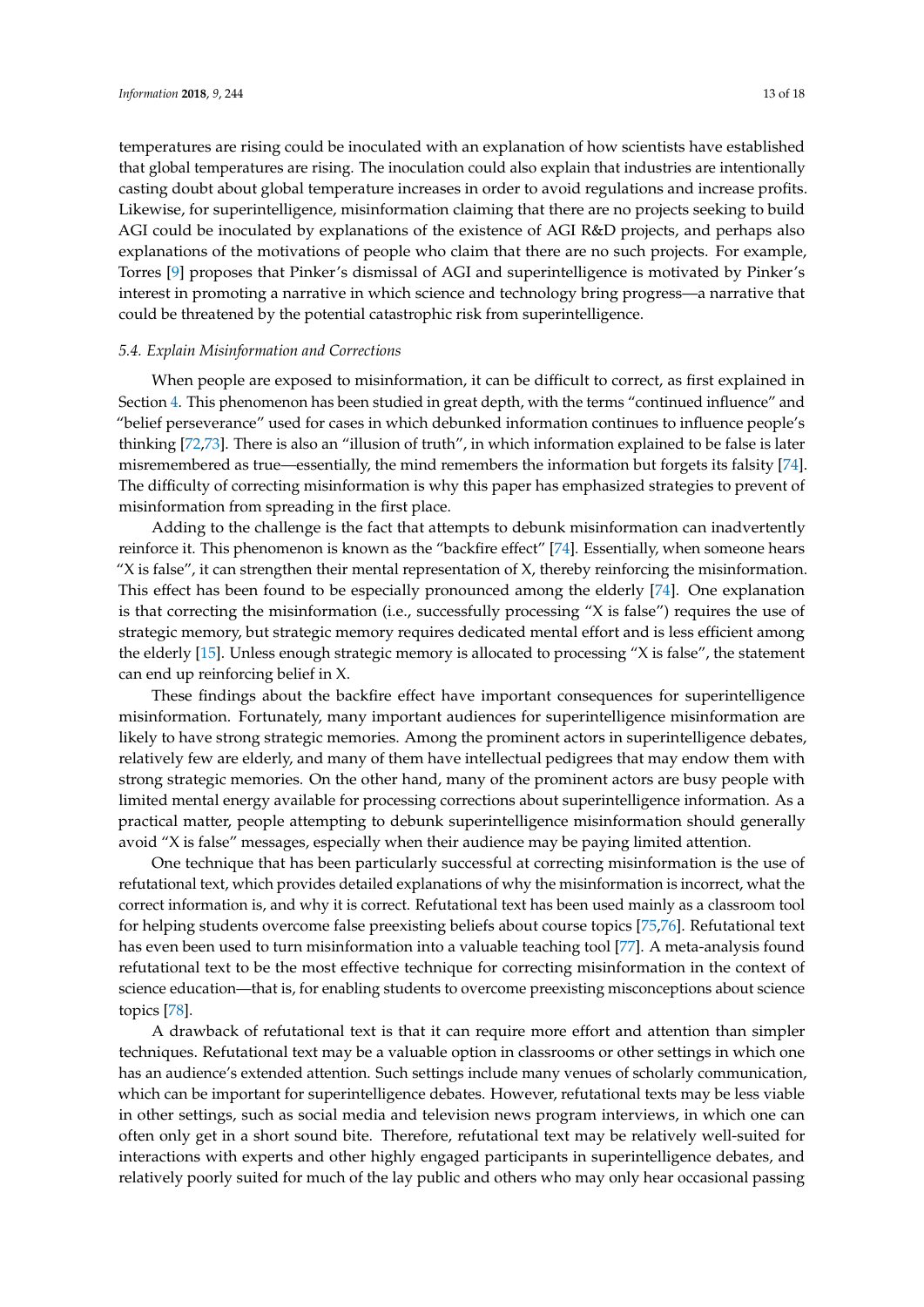comments about superintelligence. That said, it may still be worth producing and disseminating extended refutations for lay public audiences, such as in long-format videos and articles for television, magazines, and online. These may tend to only reach the most motivated segments of the lay public, but they can nonetheless be worthwhile.

#### <span id="page-13-0"></span>**6. Conclusions**

Superintelligence is a high-stakes potential future technology as well as a highly contested socio-technological issue. It is also fertile terrain for misinformation. Making progress on the issue requires identifying and rejecting misinformation and accepting accurate information. Some progress will require technical research to clarify the nature of superintelligence. However, a lot of progress will likely also require the sorts of sociological and psychological strategies outlined in this paper. The most progress may come from interdisciplinary projects connecting computer science, social science, and other relevant fields. Computer science is a highly technical field, but as with all fields, it is ultimately composed of human beings. By appreciating the nuances of the human dimensions of the field, it may be possible to make better progress towards understanding superintelligence and acting responsibly about it.

As the first dedicated study of strategies for countering superintelligence misinformation, this paper has taken a broad view, surveying a range of options. Despite this breadth, there may still be additional options worth further attention. Indeed, this paper has only mined a portion of the insights contained within the existing literature on misinformation. There may also be compelling options that go beyond the literature. Likewise, because of this paper's breadth, it has given relatively shallow treatment to each of the options. More detailed attention to the various option would be another worthy focus of future research.

An especially valuable focus would be the proposed strategies for preventing superintelligence misinformation. Because misinformation can be so difficult to correct, preventing it may be the more effective strategy. There is also less prior research on the prevention of misinformation. For these reasons, there is likely to be an abundance of important research opportunities on the prevention of misinformation, certainly for superintelligence misinformation and perhaps also for misinformation in general.

For the prevention of superintelligence misinformation, a strategy that may be particularly important to study further is dissuading AI corporations from using their substantial resources to spread superintelligence misinformation. The long history of corporations engaging in such tactics, with a major impact on the surrounding debates, suggests that this could be a highly important factor for superintelligence [\[12\]](#page-14-6). It may be especially valuable to study this at an early stage, before such tactics are adopted.

For the correction of superintelligence misinformation, a particularly promising direction is on the motivations and worldviews of prominent actors and audiences in superintelligence debates. Essentially, what are people's motivations with respect to superintelligence? Are AI experts indeed motivated to protect their field? Are superintelligence developers motivated by the "grand dream"? Are others who believe in the prospect of superintelligence motivated by beliefs about transformative futures or catastrophic risks? Can attention to these sorts of motivations help them overcome their divergent worldviews and make progress towards consensus on the topic? Finally, are people in general motivated to retain their sense of self-worth in the face of a technology that could render them inferior?

Most important, however, is not the research on superintelligence misinformation, but the efforts to prevent and correct it. It can often be stressful and thankless work, especially amidst the heated debates, but it is essential to ensuring positive outcomes. This paper is one effort towards helping this work succeed. Given the exceptionally high potential stakes, it is vital that decisions about superintelligence be well-informed.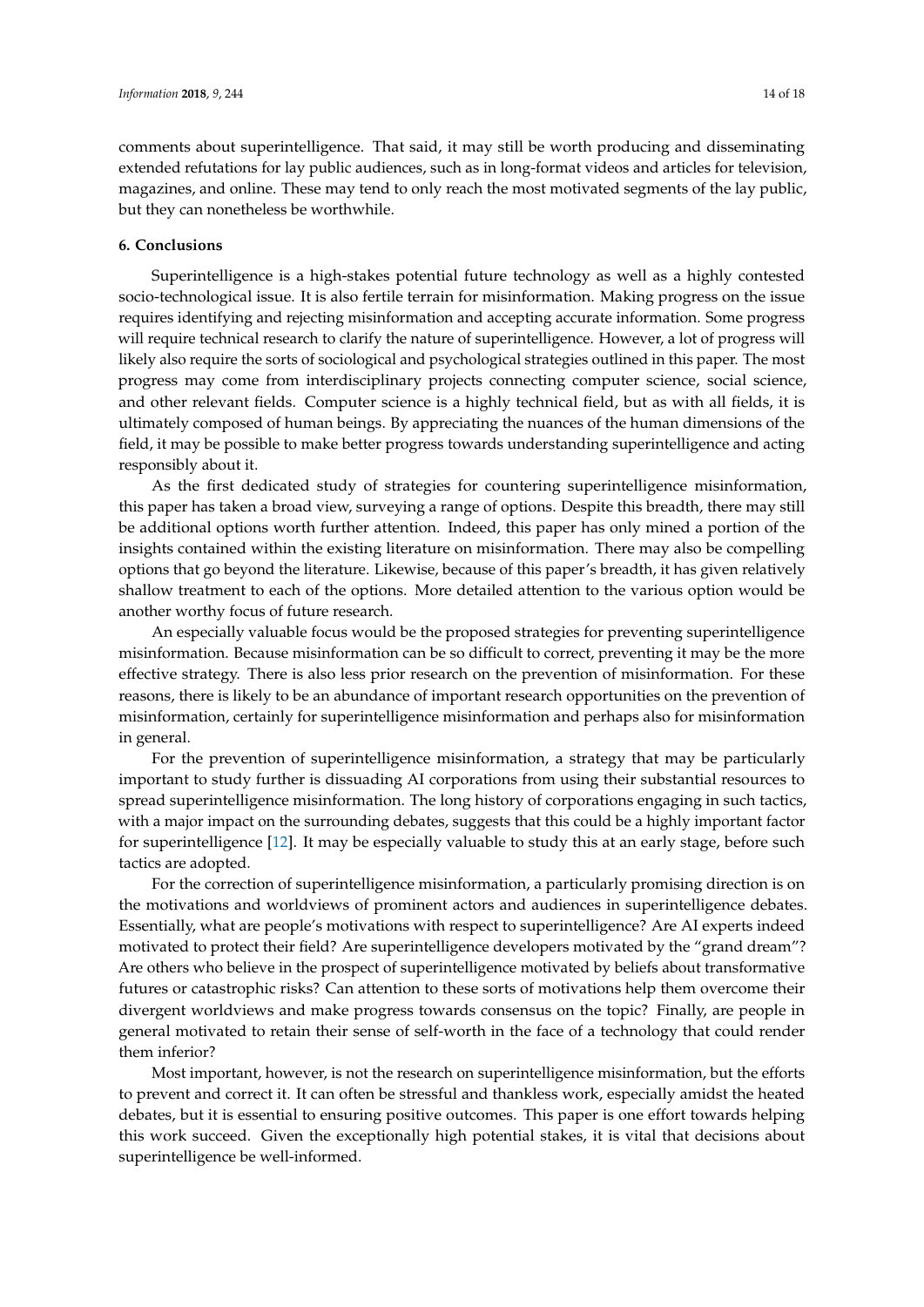**Funding:** This research received no external funding.

**Acknowledgments:** Olle Häggström, Tony Barrett, Brendan Nyhan, Maurizio Tinnirello, Stephan Lewandowsky, Michael Laakasuo, Phil Torres, and three anonymous reviewers provided helpful feedback on earlier versions of this paper. All remaining errors are the author's alone. The views expressed in this paper are the author's and not necessarily the views of the Global Catastrophic Risk Institute.

**Conflicts of Interest:** The author declares no conflict of interest.

# **References**

- <span id="page-14-0"></span>1. Definition of Misinformation in English by Oxford Dictionaries. Available online: [https://en.](https://en.oxforddictionaries.com/definition/misinformation) [oxforddictionaries.com/definition/misinformation](https://en.oxforddictionaries.com/definition/misinformation) (accessed on 9 September 2018).
- <span id="page-14-1"></span>2. Cook, J.; Ecker, U.; Lewandowsky, S. Misinformation and how to correct it. In *Emerging Trends in the Social and Behavioral Sciences*; John Wiley & Sons: Hoboken, NJ, USA, 2015; pp. 1–17.
- <span id="page-14-2"></span>3. Kelly, K. The Myth of a Superhuman AI. Available online: [https://www.wired.com/2017/04/the-myth-of](https://www.wired.com/2017/04/the-myth-of-a-superhuman-ai)[a-superhuman-ai](https://www.wired.com/2017/04/the-myth-of-a-superhuman-ai) (accessed on 24 September 2018).
- <span id="page-14-12"></span>4. Häggström, O. *Here Be Dragons: Science, Technology and the Future of Humanity*; Oxford University Press: Oxford, UK, 2016.
- <span id="page-14-13"></span>5. Häggström, O. Michael Shermer Fails in His Attempt to Argue That AI Is Not an Existential Threat. *Häggström Hävdar*. 19 September 2017. Available online: [http://haggstrom.blogspot.com/2017/09/michael](http://haggstrom.blogspot.com/2017/09/michael-shermer-fails-in-his-attempt-to.html)[shermer-fails-in-his-attempt-to.html](http://haggstrom.blogspot.com/2017/09/michael-shermer-fails-in-his-attempt-to.html) (accessed on 24 September 2018).
- <span id="page-14-16"></span>6. Häggström, O. The AI meeting in Brussels Last Week. *Häggström Hävdar*. 23 October 2017. Available online: <http://haggstrom.blogspot.com/2017/10/the-ai-meeting-in-brussels-last-week.html> (accessed on 9 September 2018).
- <span id="page-14-14"></span>7. Muehlhauser, L. *Three Misconceptions in Edge.org's Conversation on "The Myth of AI"*; Machine Intelligence Research Institute: Berkeley, CA, USA, 18 November 2014; Available online: [https://intelligence.org/2014/](https://intelligence.org/2014/11/18/misconceptions-edge-orgs-conversation-myth-ai) [11/18/misconceptions-edge-orgs-conversation-myth-ai](https://intelligence.org/2014/11/18/misconceptions-edge-orgs-conversation-myth-ai) (accessed on 24 September 2018).
- <span id="page-14-15"></span>8. Torres, P. Why Superintelligence Is a Threat That Should Be Taken Seriously. *Bulletin of the Atomic Scientists*. 24 October 2017. Available online: [https://thebulletin.org/why-superintelligence-threat-should-be-taken](https://thebulletin.org/why-superintelligence-threat-should-be-taken-seriously11219)[seriously11219](https://thebulletin.org/why-superintelligence-threat-should-be-taken-seriously11219) (accessed on 24 September 2018).
- <span id="page-14-3"></span>9. Torres, P. A Detailed Critique of One Section of Steven Pinker's Chapter "Existential Threats" in Enlightenment Now. Project for Future Human Flourishing Technical Report 2, Version 1.2. 2018. Available online: [https://docs.wixstatic.com/ugd/d9aaad\\_8b76c6c86f314d0288161ae8a47a9821.pdf](https://docs.wixstatic.com/ugd/d9aaad_8b76c6c86f314d0288161ae8a47a9821.pdf) (accessed on 9 September 2018).
- <span id="page-14-4"></span>10. Oreskes, N.; Conway, E.M. *Merchants of Doubt: How a Handful of Scientists Obscured the Truth on Issues from Tobacco Smoke to Global Warming*; Bloomsbury: New York, NY, USA, 2010.
- <span id="page-14-5"></span>11. Grandjean, P. *Only One Chance: How Environmental Pollution Impairs Brain Development—And How to Protect the Brains of the Next Generation*; Oxford University Press: Oxford, UK, 2013.
- <span id="page-14-6"></span>12. Baum, S.D. Superintelligence skepticism as a political tool. *Information* **2018**, *9*, 209. [\[CrossRef\]](http://dx.doi.org/10.3390/info9090209)
- <span id="page-14-7"></span>13. Boykoff, M.T.; Boykoff, J.M. Balance as bias: Global warming and the US prestige press. *Glob. Environ. Chang.* **2004**, *14*, 125–136. [\[CrossRef\]](http://dx.doi.org/10.1016/j.gloenvcha.2003.10.001)
- <span id="page-14-8"></span>14. Lewandowsky, S.; Gignac, G.E.; Vaughan, S. The pivotal role of perceived scientific consensus in acceptance of science. *Nat. Clim. Chang.* **2013**, *3*, 399–404. [\[CrossRef\]](http://dx.doi.org/10.1038/nclimate1720)
- <span id="page-14-9"></span>15. Ecker, U.K.H.; Swire, B.; Lewandowsky, S. Correcting misinformation—A challenge for education and cognitive science. In *Processing Inaccurate Information: Theoretical and Applied Perspectives from Cognitive Science and the Educational Sciences*; Rapp, D.N., Braasch, J.L.G., Eds.; MIT Press: Cambridge, MA, USA, 2014; pp. 13–38.
- <span id="page-14-10"></span>16. Baum, S.D. On the promotion of safe and socially beneficial artificial intelligence. *AI Soc.* **2017**, *32*, 543–551. [\[CrossRef\]](http://dx.doi.org/10.1007/s00146-016-0677-0)
- <span id="page-14-11"></span>17. Lewandowsky, S.; Ecker, U.K.H.; Seifert, C.M.; Schwarz, N.; Cook, J. Misinformation and its correction: Continued influence and successful debiasing. *Psychol. Sci. Public Interest* **2012**, *13*, 106–131. [\[CrossRef\]](http://dx.doi.org/10.1177/1529100612451018) [\[PubMed\]](http://www.ncbi.nlm.nih.gov/pubmed/26173286)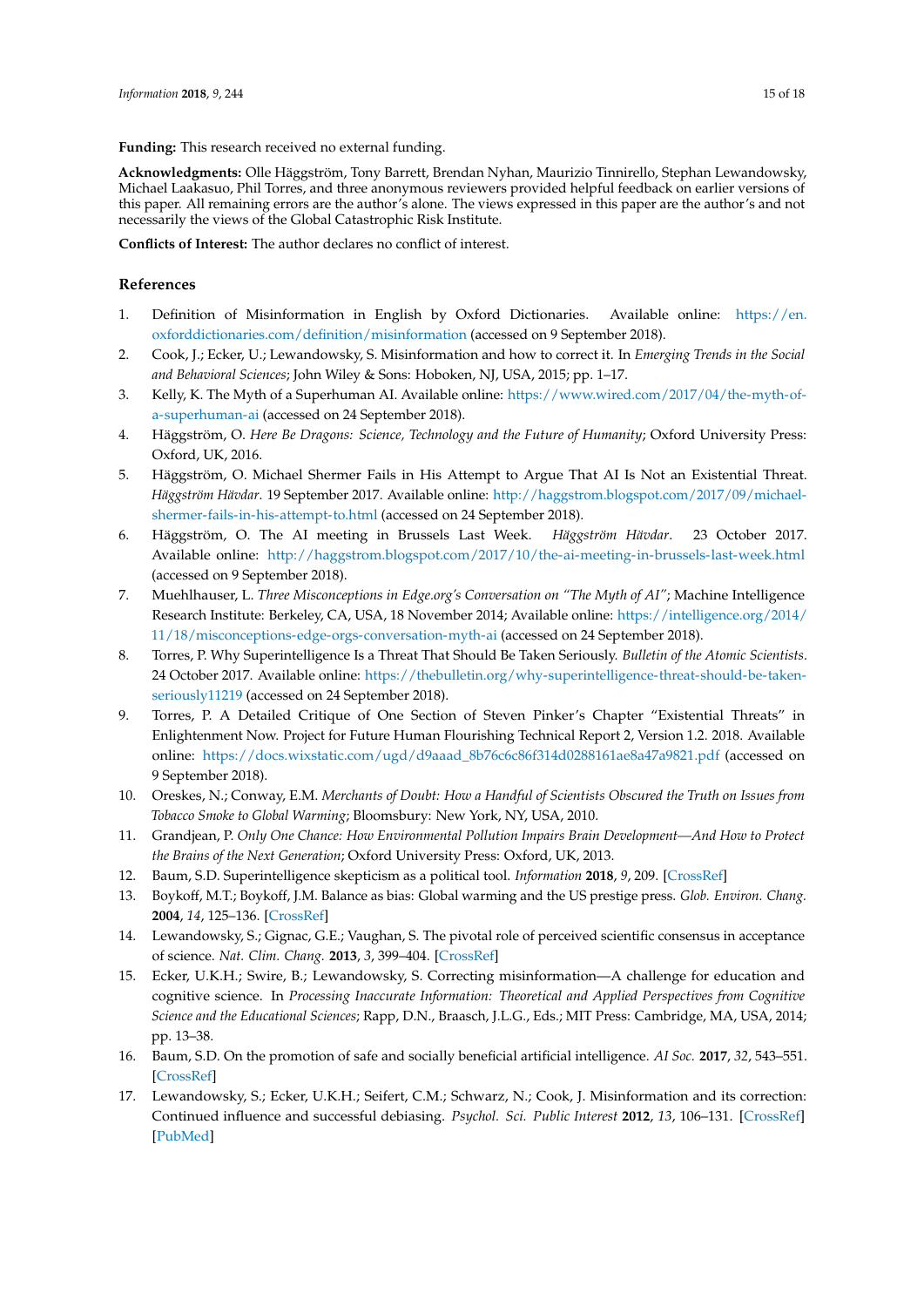- <span id="page-15-0"></span>18. Pinker, S. We're Told to Fear Robots. But Why Do We Think They'll Turn on Us?". *Popular Science*. 13 February 2018. Available online: <https://www.popsci.com/robot-uprising-enlightenment-now> (accessed on 9 September 2018).
- <span id="page-15-1"></span>19. Goertzel, B. Artificial general intelligence: Concept, state of the art, and future prospects. *J. Artif. Gen. Intell.* **2014**, *5*, 1–48. [\[CrossRef\]](http://dx.doi.org/10.2478/jagi-2014-0001)
- <span id="page-15-2"></span>20. Baum, S.D. A Survey of Artificial General Intelligence Projects for Ethics, Risk, and Policy. Global Catastrophic Risk Institute Working Paper 17-1. 2017. Available online: <https://ssrn.com/abstract=3070741> (accessed on 9 September 2018).
- <span id="page-15-3"></span>21. Cognitive Artificial Intelligence: The MicroPsi Project. Available online: <http://cognitive-ai.com> (accessed on 9 September 2018).
- <span id="page-15-4"></span>22. Searle, J.R. What Your Computer Can't Know. *New York Review of Books*, 9 October 2014.
- <span id="page-15-5"></span>23. Logan, R.K. Can computers become conscious, an essential condition for the Singularity? *Information* **2017**, *8*, 161. [\[CrossRef\]](http://dx.doi.org/10.3390/info8040161)
- <span id="page-15-6"></span>24. Chalmers, D.J. The singularity: A philosophical analysis. *J. Conscious. Stud.* **2010**, *17*, 7–65.
- <span id="page-15-7"></span>25. Bostrom, N. *Superintelligence: Paths, Dangers, Strategies*; Oxford University Press: Oxford, UK, 2014.
- <span id="page-15-8"></span>26. Omohundro, S.M. The basic AI drives. In *Artificial General Intelligence 2008: Proceedings of the First AGI Conference*; Wang, P., Goertzel, B., Franklin, S., Eds.; IOS: Amsterdam, The Netherlands, 2008; pp. 483–492.
- <span id="page-15-9"></span>27. Goertzel, B. Infusing advanced AGIs with human-like value systems: Two theses. *J. Evol. Technol.* **2016**, *26*, 50–72.
- <span id="page-15-10"></span>28. Baum, S.D.; Barrett, A.M.; Yampolskiy, R.V. Modeling and interpreting expert disagreement about artificial superintelligence. *Informatica* **2017**, *41*, 419–428.
- <span id="page-15-11"></span>29. Danaher, J. Why AI doomsayers are like sceptical theists and why it matters. *Minds Mach.* **2015**, *25*, 231–246. [\[CrossRef\]](http://dx.doi.org/10.1007/s11023-015-9365-y)
- <span id="page-15-12"></span>30. Hughes, J.J. Global technology regulation and potentially apocalyptic technological threats. In *Nanoethics: The Ethical and Social Implications of Nanotechnology*; Allhof, F., Ed.; Wiley: Hoboken, NJ, USA, 2007; pp. 201–214.
- <span id="page-15-13"></span>31. Yampolskiy, R.; Fox, J. Safety engineering for artificial general intelligence. *Topoi* **2013**, *32*, 217–226. [\[CrossRef\]](http://dx.doi.org/10.1007/s11245-012-9128-9)
- <span id="page-15-14"></span>32. Wilkes, A.L.; Leatherbarrow, M. Editing episodic memory following the identification of error. *Q. J. Exp. Psychol.* **1988**, *40A*, 361–387. [\[CrossRef\]](http://dx.doi.org/10.1080/02724988843000168)
- <span id="page-15-15"></span>33. Johnson, H.M.; Seifert, C.M. Sources of the continued influence effect: When misinformation in memory affects later inferences. *J. Exp. Psychol. Learn. Mem. Cognit.* **1994**, *20*, 1420–1436. [\[CrossRef\]](http://dx.doi.org/10.1037/0278-7393.20.6.1420)
- <span id="page-15-16"></span>34. Nyhan, B.; Reifler, J. The effect of fact-checking on elites: A field experiment on U.S. state legislators. *Am. J. Political Sci.* **2015**, *59*, 628–640. [\[CrossRef\]](http://dx.doi.org/10.1111/ajps.12162)
- <span id="page-15-17"></span>35. Tsipursky, G.; Votta, F.; Roose, K.M. Fighting fake news and post-truth politics with behavioral science: The pro-truth pledge. *Behav. Soc. Issues* **2018**, *27*, 47–70. [\[CrossRef\]](http://dx.doi.org/10.2139/ssrn.3138238)
- <span id="page-15-18"></span>36. Doran, P.T.; Zimmerman, M.K. Examining the scientific consensus on climate change. *Eos* **2009**, *90*, 22–23. [\[CrossRef\]](http://dx.doi.org/10.1029/2009EO030002)
- <span id="page-15-19"></span>37. Stenhouse, N.; Maibach, E.; Cobb, S.; Ban, R.; Bleistein, A.; Croft, P.; Bierly, E.; Seitter, K.; Rasmussen, G.; Leiserowitz, A. Meteorologists' views about global warming: A survey of American Meteorological Society professional members. *Bull. Am. Meteorol. Soc.* **2014**, *95*, 1029–1040. [\[CrossRef\]](http://dx.doi.org/10.1175/BAMS-D-13-00091.1)
- <span id="page-15-20"></span>38. De La Harpe, J. TV Meteorologists, Weathercasters Briefed by Climate Experts at AMS Short Course. *Yale Climate Connnections*. 9 July 2009. Available online: [https://www.yaleclimateconnections.org/](https://www.yaleclimateconnections.org/2009/07/tv-meteorologists-weathercasters-briefedby-climate-experts-at-ams-short-course) [2009/07/tv-meteorologists-weathercasters-briefedby-climate-experts-at-ams-short-course](https://www.yaleclimateconnections.org/2009/07/tv-meteorologists-weathercasters-briefedby-climate-experts-at-ams-short-course) (accessed on 9 September 2018).
- <span id="page-15-21"></span>39. Ward, B. 15 Midwest TV Meteorologists, Weathercasters Weigh Climate Science at Chicago's Field Museum Climate Science for Meteorologists. *Yale Climate Connnections*. 5 May 2009. Available online: [https://www.](https://www.yaleclimateconnections.org/2009/05/meteorologists-weathercasters-weigh-climate-science-chicago) [yaleclimateconnections.org/2009/05/meteorologists-weathercasters-weigh-climate-science-chicago](https://www.yaleclimateconnections.org/2009/05/meteorologists-weathercasters-weigh-climate-science-chicago) (accessed on 9 September 2018).
- <span id="page-15-22"></span>40. Nyhan, B. Why the 'death panel' myth wouldn't die: Misinformation in the health care reform debate. *The Forum* **2010**, *8*. [\[CrossRef\]](http://dx.doi.org/10.2202/1540-8884.1354)
- <span id="page-15-23"></span>41. Tsipursky, G.; Morford, Z. Addressing behaviors that lead to sharing fake news. *Behav. Soc. Issues* **2018**, *27*, AA6–AA10.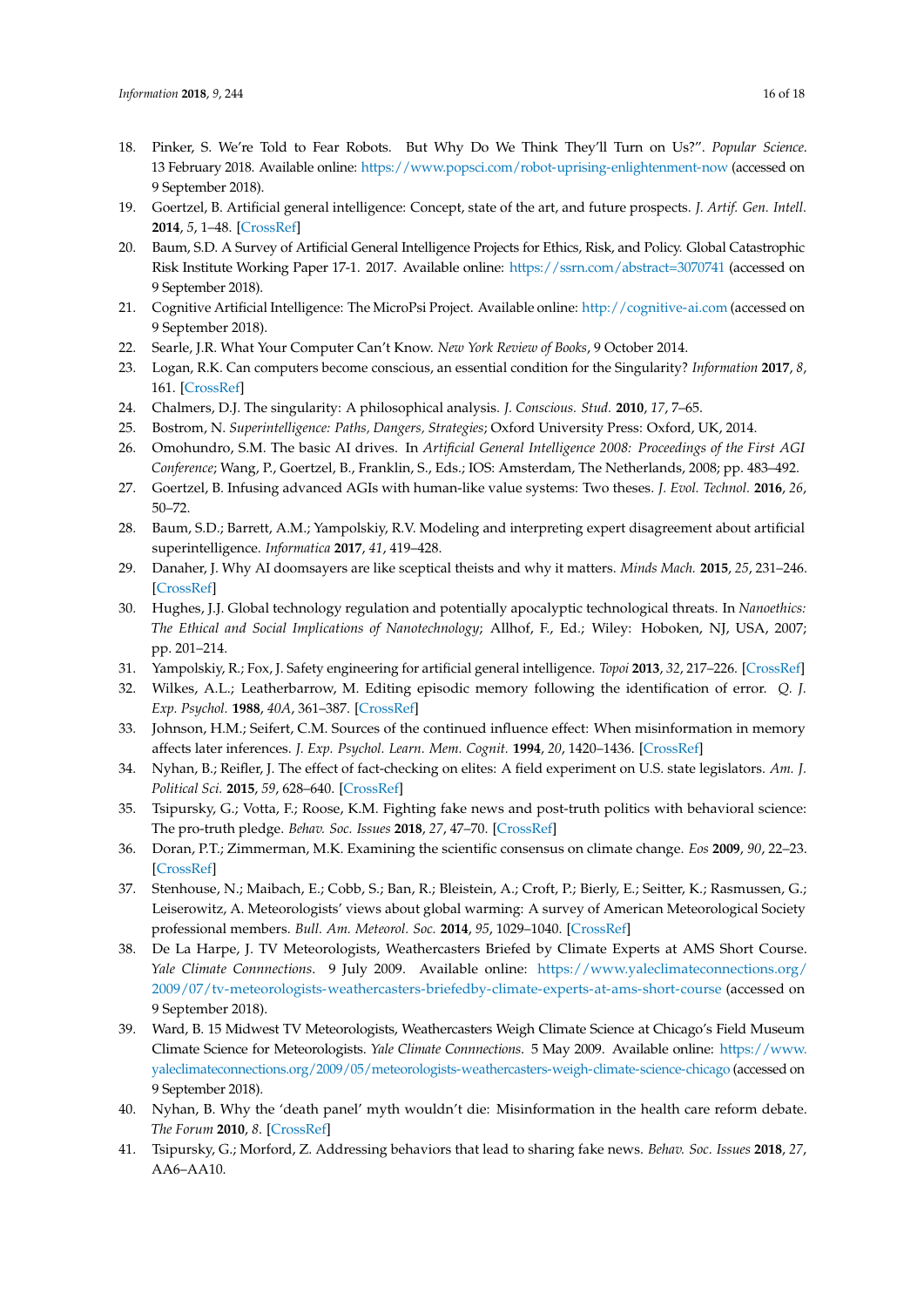- <span id="page-16-0"></span>42. Pinker, S. *Enlightenment Now: The Case for Reason, Science, Humanism, and Progress*; Penguin: New York, NY, USA, 2018.
- <span id="page-16-1"></span>43. Marshall, G. *Don't Even Think about It: Why Our Brains Are Wired to Ignore Climate Change*; Bloomsbury: New York, NY, USA, 2014.
- <span id="page-16-2"></span>44. Kim, E.-H.; Lyon, T.P. Greenwash vs. brownwash: Exaggeration and undue modesty in corporate sustainability disclosure. *Organ. Sci.* **2014**, *26*, 705–723. [\[CrossRef\]](http://dx.doi.org/10.1287/orsc.2014.0949)
- <span id="page-16-3"></span>45. BBC. Google 'to end' Pentagon Artificial Intelligence Project. *BBC*. 2 June 2018. Available online: [https:](https://www.bbc.com/news/business-44341490) [//www.bbc.com/news/business-44341490](https://www.bbc.com/news/business-44341490) (accessed on 9 September 2018).
- <span id="page-16-4"></span>46. McGinnis, J.O. Accelerating AI. *Northwest. Univ. Law Rev.* **2010**, *104*, 366–381.
- 47. Wilson, G. Minimizing global catastrophic and existential risks from emerging technologies through international law. *Va. Environ. Law J.* **2013**, *31*, 307–364.
- <span id="page-16-5"></span>48. White, T.N.; Baum, S.D. Liability law for present and future robotics technology. In *Robot Ethics 2.0*; Lin, P., Abney, K., Jenkins, R., Eds.; Oxford University Press: Oxford, UK, 2017; pp. 66–79.
- <span id="page-16-6"></span>49. Ecker, U.K.H.; Lewandowsky, S.; Tang, D.T.W. Explicit warnings reduce but do not eliminate the continued influence of misinformation. *Mem. Cognit.* **2010**, *38*, 1087–1100. [\[CrossRef\]](http://dx.doi.org/10.3758/MC.38.8.1087) [\[PubMed\]](http://www.ncbi.nlm.nih.gov/pubmed/21156872)
- <span id="page-16-7"></span>50. Bringsjord, S. Belief in the singularity is logically brittle. *J. Conscious. Stud.* **2012**, *19*, 14–20.
- 51. McDermott, D. Response to the singularity by David Chalmers. *J. Conscious. Stud.* **2012**, *19*, 167–172.
- <span id="page-16-9"></span><span id="page-16-8"></span>52. Chalmers, D. The Singularity: A reply. *J. Conscious. Stud.* **2012**, *19*, 141–167.
- 53. Baum, S.D.; Goertzel, B.; Goertzel, T.G. How long until human-level AI? Results from an expert assessment. *Technol. Forecast. Soc. Chang.* **2011**, *78*, 185–195. [\[CrossRef\]](http://dx.doi.org/10.1016/j.techfore.2010.09.006)
- 54. Müller, V.C.; Bostrom, N. Future progress in artificial intelligence: A survey of expert opinion. In *Fundamental Issues of Artificial Intelligence*; Müller, V.C., Ed.; Springer: Cham, Switzerland, 2016; pp. 555–572.
- <span id="page-16-10"></span>55. Grace, K.; Salvatier, J.; Dafoe, A.; Zhang, B.; Evans, O. When will AI exceed human performance? Evidence from AI experts. *J. Artif. Intell. Res.* **2018**, *62*, 729–754. [\[CrossRef\]](http://dx.doi.org/10.1613/jair.1.11222)
- <span id="page-16-11"></span>56. Oreskes, N. The scientific consensus on climate change. *Science* **2004**, *306*, 1686. [\[CrossRef\]](http://dx.doi.org/10.1126/science.1103618) [\[PubMed\]](http://www.ncbi.nlm.nih.gov/pubmed/15576594)
- <span id="page-16-12"></span>57. Ding, D.; Maibach, E.W.; Zhao, X.; Roser-Renouf, C.; Leiserowitz, A. Support for climate policy and societal action are linked to perceptions about scientific agreement. *Nat. Clim. Chang.* **2011**, *1*, 462–466. [\[CrossRef\]](http://dx.doi.org/10.1038/nclimate1295)
- <span id="page-16-13"></span>58. McCright, A.M.; Dunlap, R.E.; Xiao, C. Perceived scientific agreement and support for government action on climate change in the USA. *Clim. Chang.* **2013**, *119*, 511–518. [\[CrossRef\]](http://dx.doi.org/10.1007/s10584-013-0704-9)
- <span id="page-16-14"></span>59. Van der Linden, S.L.; Leiserowitz, A.A.; Feinberg, G.D.; Maibach, E.W. The scientific consensus on climate change as a gateway belief: Experimental evidence. *PLoS ONE* **2015**, *10*, e0118489. [\[CrossRef\]](http://dx.doi.org/10.1371/journal.pone.0118489) [\[PubMed\]](http://www.ncbi.nlm.nih.gov/pubmed/25714347)
- <span id="page-16-15"></span>60. Bensinger, R. Sam Harris and Eliezer Yudkowsky on 'AI: Racing toward the Brink'. *Machine Intelligence Research Institute*. 28 February 2018. Available online: [https://intelligence.org/2018/02/28/sam-harris-and](https://intelligence.org/2018/02/28/sam-harris-and-eliezer-yudkowsky)[eliezer-yudkowsky](https://intelligence.org/2018/02/28/sam-harris-and-eliezer-yudkowsky) (accessed on 9 September 2018).
- <span id="page-16-16"></span>61. Cohen, G.L.; Sherman, D.K.; Bastardi, A.; Hsu, L.; McGoey, M.; Ross, L. Bridging the partisan divide: Self-affirmation reduces ideological closed-mindedness and inflexibility in negotiation. *J. Pers. Soc. Psychol.* **2007**, *93*, 415–430. [\[CrossRef\]](http://dx.doi.org/10.1037/0022-3514.93.3.415) [\[PubMed\]](http://www.ncbi.nlm.nih.gov/pubmed/17723057)
- <span id="page-16-17"></span>62. Bentley, P.J. The three laws of artificial intelligence: Dispelling common myths. In *Should We Fear Artificial Intelligence? In-Depth Analysis*; Boucher, P., Ed.; European Parliamentary Research Service, Strategic Foresight Unit: Brussels, Belgium, 2018; pp. 6–12.
- <span id="page-16-18"></span>63. Jürgen Schmidhuber's Home Page. Available online: <http://people.idsia.ch/~juergen> (accessed on 9 September 2018).
- <span id="page-16-20"></span><span id="page-16-19"></span>64. Legg, S. Machine Super Intelligence. Doctoral's Thesis, University of Lugano, Lugano, Switzerland, 2008.
- 65. More, M.; Vita-More, N. (Eds.) *The Transhumanist Reader: Classical and Contemporary Essays on the Science, Technology, and Philosophy of the Human Future*; Wiley: New York, NY, USA, 2010.
- <span id="page-16-21"></span>66. Bostrom, N. Existential risk prevention as global priority. *Glob. Policy* **2013**, *4*, 15–31. [\[CrossRef\]](http://dx.doi.org/10.1111/1758-5899.12002)
- <span id="page-16-22"></span>67. Torres, P. *Morality, Foresight & Human Flourishing an Introduction to Existential Risks*; Pitchstone Publishing: Durham, NC, USA, 2017.
- <span id="page-16-23"></span>68. Kahan, D.M.; Jenkins-Smith, H.; Braman, D. Cultural cognition of scientific consensus. *J. Risk Res.* **2011**, *14*, 147–174. [\[CrossRef\]](http://dx.doi.org/10.1080/13669877.2010.511246)
- <span id="page-16-24"></span>69. Kahan, D.M.; Peters, E.; Dawson, E.C.; Slovic, P. Motivated numeracy and enlightened self-government. *Behav. Public Policy* **2017**, *1*, 54–86. [\[CrossRef\]](http://dx.doi.org/10.1017/bpp.2016.2)